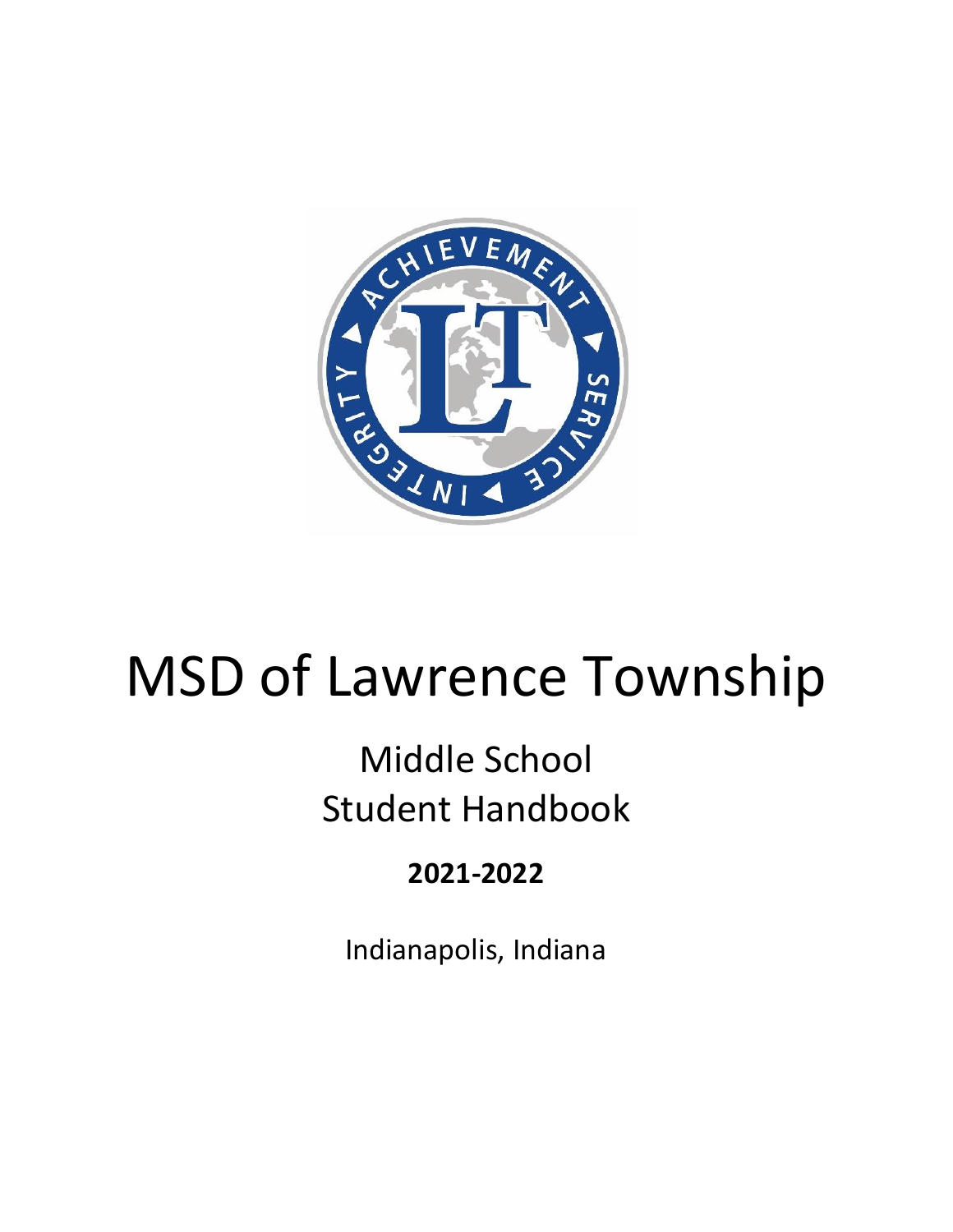### MSD of Lawrence Township Middle School Student Handbook

Belzer Middle School 7555 E. 56th St. Indianapolis, IN 46226 317-964-6200

Fall Creek Valley Middle School 9701 E. 63rd St. Indianapolis, IN 46236 317-964-6600

2021 -2022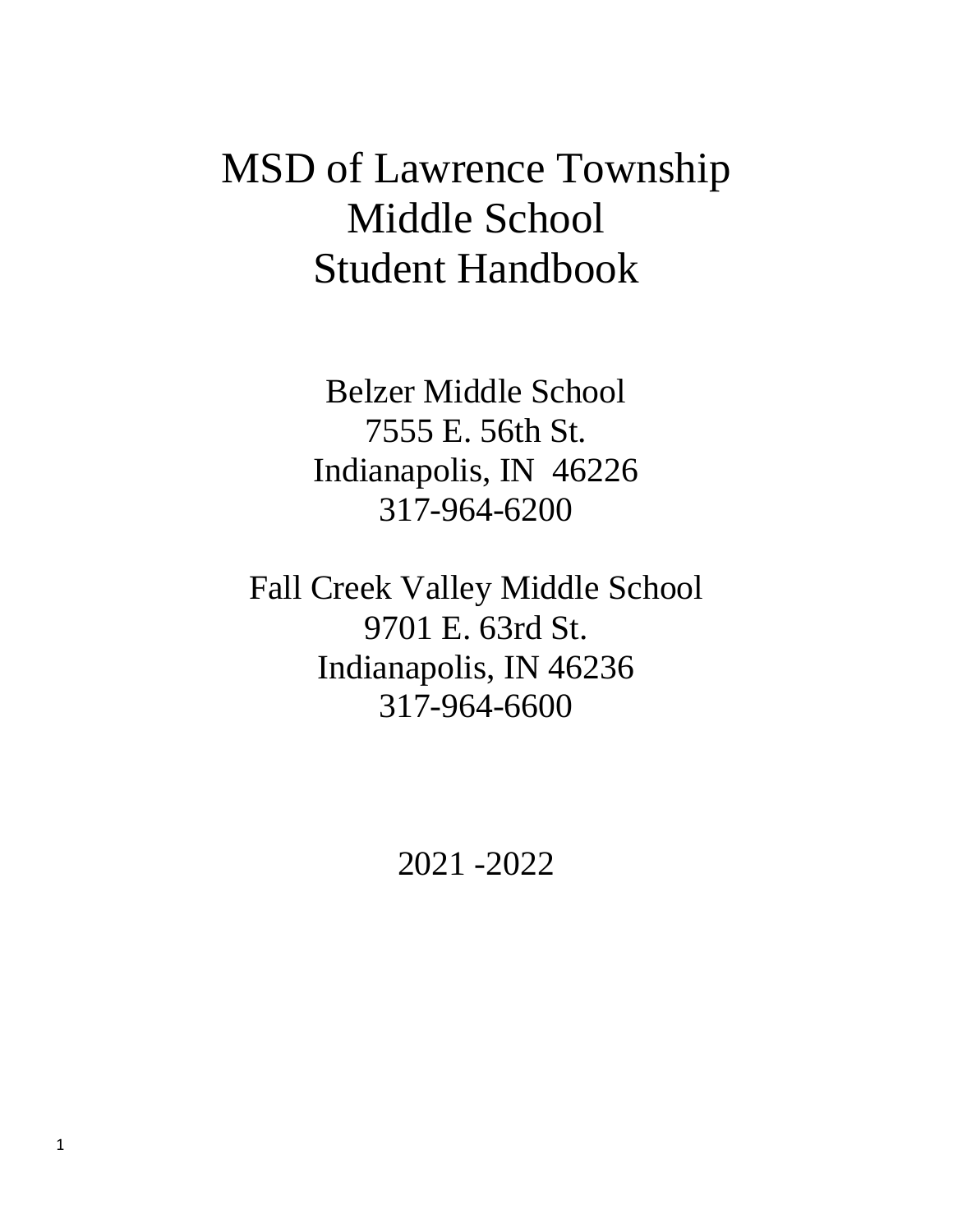#### **VISION**

It is the vision of the MSD of Lawrence Township to provide a safe and secure learning environment in which early adolescent children can grow and flourish intellectually, socially, and physically.

Through partnerships with parents, community members, elementary schools, and high schools, we will provide educational experiences to meet the unique developmental needs of middle level students and to facilitate their growth from elementary school, through middle school, and on to high school.

We will strive to translate what we know and believe about middle school education into our daily practice, creating learners who think clearly and logically, who make rational decisions, who communicate effectively, and who possess the desire and ability to constantly seek new knowledge and understanding of their world and of themselves.

#### **ENVIRONMENT**

The MSD of Lawrence Township will create an environment of high expectations for academic performance and social development of all students. This will be achieved by a visionary staff through innovative and creative approaches to instruction, proven teaching strategies, use of time, and assessments. Reading, writing and problem solving skills will be the primary focus for improvement. Physical, social, and emotional well-being will be promoted as well. Citizenship, character education, and community service will be the foundation of each student's social development.

The MSD of Lawrence Township will create this environment through partnership and collaboration among students and parents, staff and community. Each member of this partnership is expected to work together with a clear focus on helping our students achieve excellence in both academic and social performance.

In keeping with our partnership and student focus, School Administration reserves the right to administer disciplinary consequences to those students who may become repeat or habitual violators to the behavioral expectations, rules and regulations of MSDLT. Parents are asked to join with the school to help their student(s) learn from any behavioral mistakes made so that continued behavior at school is in keeping with MSD of Lawrence Township's high expectations of academic performance and social interaction.

#### **CONTACTS**

Below is a list of important persons in the MSD of Lawrence Township family. Please feel free to call any of these people if you have questions concerning our school or your child at 317-964-6600.

#### **FALL CREEK VALLEY BELZER**

**Justin Linch** – Principal **Andrew Harsha** - Principal **Amie Bowman** – Assistant Principal (7th Grade) **Antonia Fields** - Assistant Principal (7th Grade) **Cherlisa Richardson –** Assistant Principal (8th Grade) **Evan Bergman** - Assistant Principal (8th Grade) **Robyn Lewis –** Athletic Director **Mike Connors** - Athletic Director **Sherine Sublette –** Dept. of Exceptional Learners Chair **Jessica Murphy** – Dept. of Exceptional Learners Chair **Carmisha Leary** – Communities in Schools Liaison **Antonio Jefferson** – Communities in Schools Liaison **Michael James** – Guidance Counselor (A-F) **Darin Landers** - Guidance Counselor (A-G) **Jacqueline Juett** – Guidance Counselor (G-O) **Bonita Neal** - Guidance Counselor (H-P) **Yamilet Delgado Siyam** – Guidance Counselor (P-Z) **Yessenia Perez** – Guidance Counselor (Q-Z) **Charisse Acklin**– Registrar **Letita Benson-Heeter** - Registrar **Leand Delgado** – Receptionist **Martha Bula-Torres** - Receptionist **Carla Rosebrock -** Attendance **Shelly Mitchell** - Attendance **Maegan Etherington** – Nurse **Tracy Dastour** - Nurse **Mickie Jones** – Treasurer **Karen Hawkins** - Treasurer **Eady Hisle** – Cafeteria and Food Services **Irene Couch** - Cafeteria and Food Services

**Anna Johnson –** Administrative Assistant to Principal **Chaquitta McCreary** - Administrative Assistant to Principal **TaLette Jones –** Student Services Administrative Asst. **Brooke Williams** - Student Services Administrative Assistant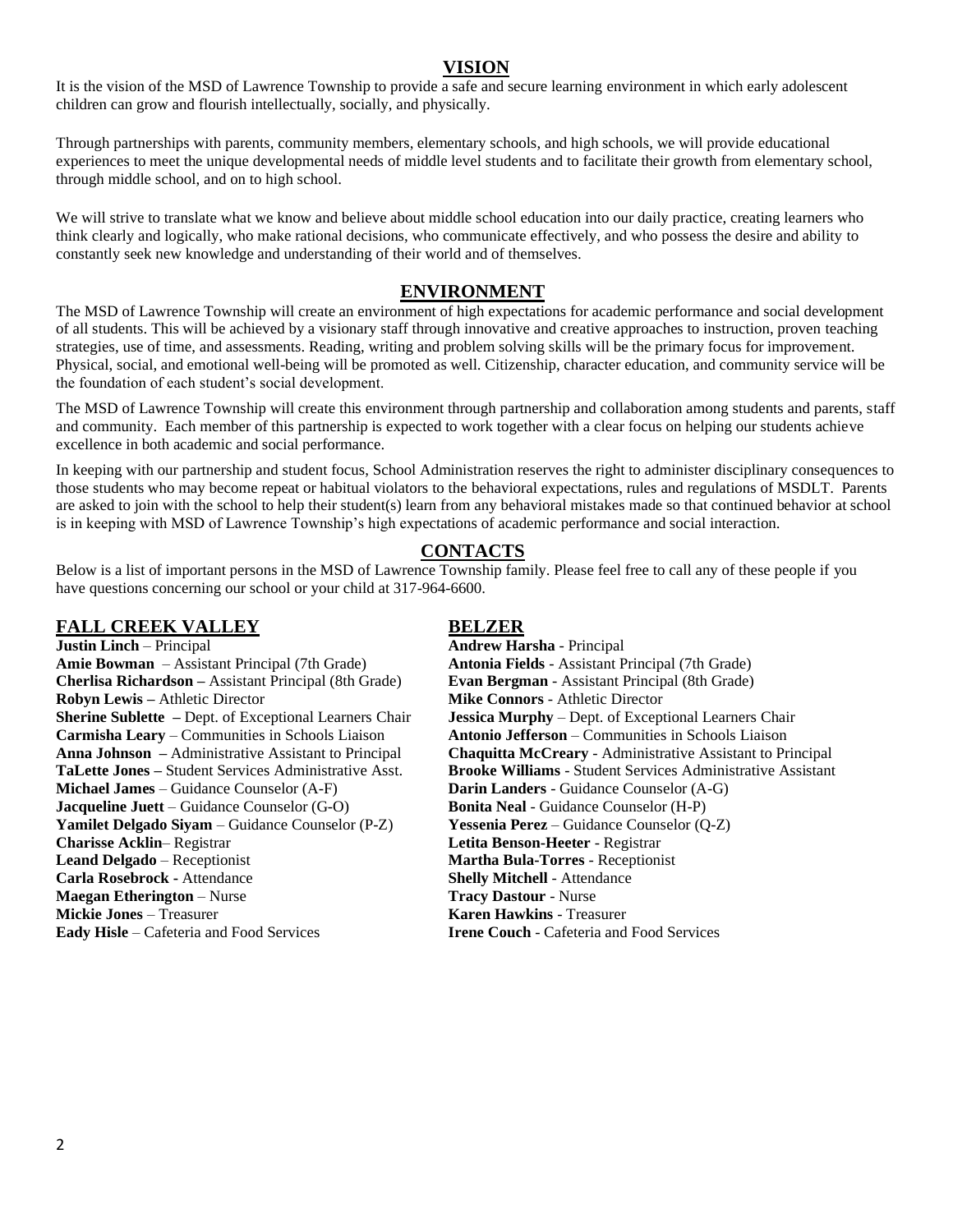#### **TABLE OF CONTENTS**

| <b>SCHOOL SAFETY</b>         | 4  |
|------------------------------|----|
| <b>ENROLLMENT</b>            | 5  |
| <b>ATTENDANCE</b>            |    |
| <b>SCHOOL HEALTH</b>         | 9  |
| STUDENT SERVICES INFORMATION | 11 |
| <b>TRANSPORTATION</b>        | 13 |
| <b>BEHAVIOR EXPECTATIONS</b> | 14 |
| STUDENT DISCIPLINE           | 19 |
| STUDENT WITHDRAWL            | 31 |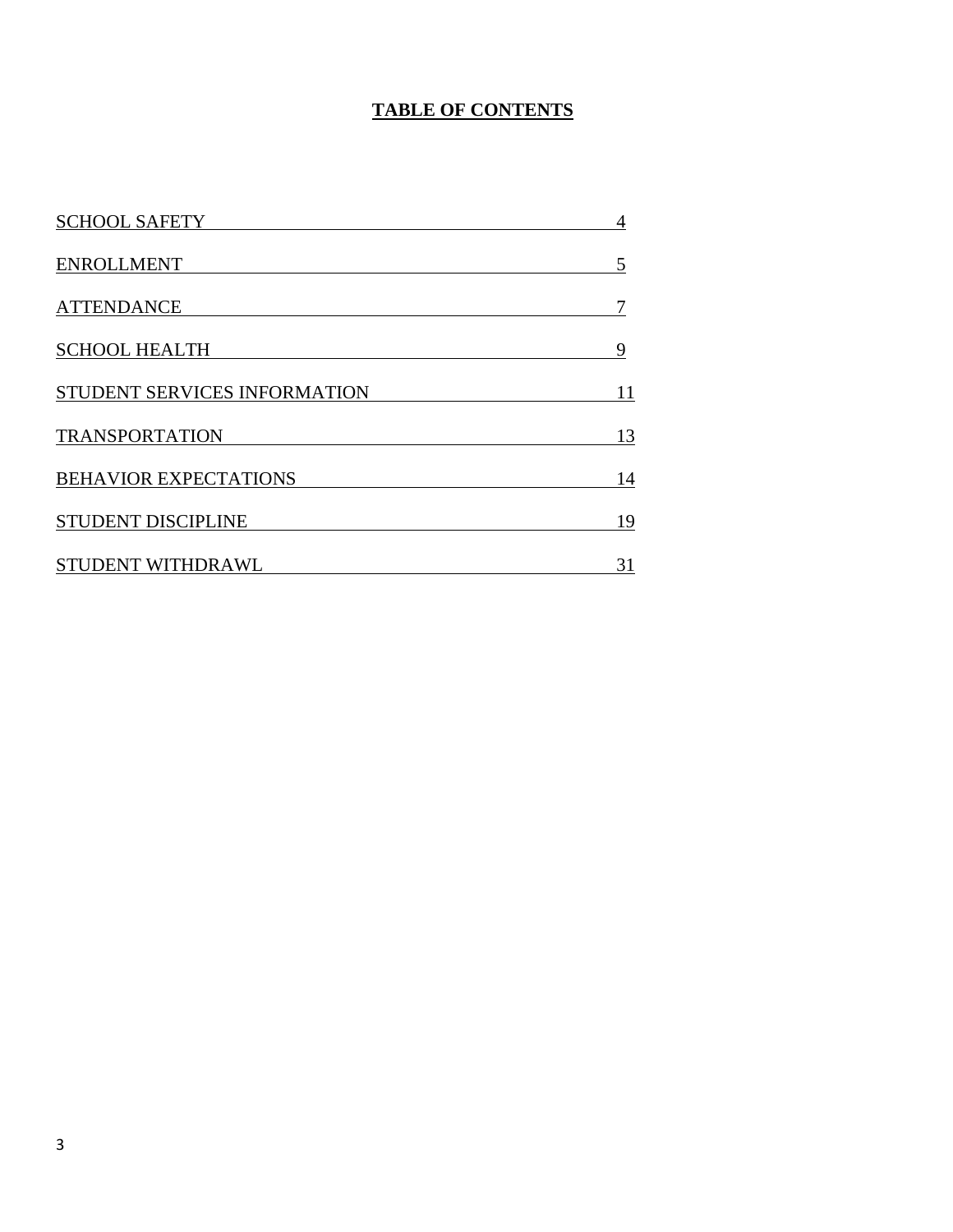#### **SCHOOL SAFETY**

#### **Safe Schools**

The Metropolitan School District of Lawrence Township believes that the safety and security of students and staff is a major priority. Safe schools require a collaborative effort of the Board, administrators, teachers, students, parents and the community. A variety of prevention and intervention strategies, programs and activities must be in place to work to ensure students' and staff welfare.

Physical aggression, hostile behavior, intimidating acts of harassment, extortion, violent behavior or possession of weapons will not be tolerated. Anyone who demonstrates such behavior will be held accountable for his/her actions in accordance with the student handbooks, board policies, and civil and criminal law.

We believe that:

- 1. The school district should provide the resources necessary to maintain safe schools.
- 2. Each school's safety and security plan, with stipulated procedures to be followed, will enhance the feeling of well-being at each school site.
- 3. Various safety and security measures should be implemented, including intervention and police security, as necessary.
- 4. Administrators, teachers and support staff are the individuals responsible for appropriately supervising, monitoring and assisting students.
- 5. Parents' presence in schools, as visitors or volunteers, on a regular basis enhances school security.

The Superintendent shall establish procedures to be followed regarding implementation of school safety and security measures.

#### (Board Policy 8400)

The Board of School Trustees is committed to maintaining a safe environment in all of the Corporation's schools. To that end, in accordance with State and Federal law, the Corporation shall establish a Safe School Committee for the entire Corporation, the composition of which shall be in accordance with the Superintendent's guidelines.

Each Safe School Committee shall include at least one (1) member who is a member of the school or Corporation career and technical education school.

The Safe School Committee shall be responsible for developing a plan that addresses the following issues:

- A. Unsafe conditions, crime prevention, school violence, bullying, and other issues that prevent the maintenance of safe schools.
- B. Professional development needs for faculty and staff to implement methods that decrease problems identified above.
- C. Methods to encourage involvement by the community and students, development of relationships between students and school faculty and staff, and use of problem solving teams.
- D. Provide a copy of the floor plans for each building that clearly indicates each exit, the interior rooms and hallways, and the location of any hazardous materials located in the building to the local law enforcement agency and the fire departments that have jurisdiction over the school. The Corporation shall not disclose any record or part of any record if the disclosure of which would have a reasonable likelihood of threatening public safety by compromising the Corporation's security.

#### **SCHOOL VISITORS (Board Policy 9150)**

The board encourages our families and the community to be involved in and support the educational program of our schools. The board seeks to find a balance between providing a safe and secure learning environment for our students and staff and providing a welcoming environment to our visitors.

#### Opportunities to Visit Our Schools

To encourage involvement, the following opportunities are provided to visit the schools:

- A. Visitors are welcome to observe and learn about the educational program at each school subject to reasonable rules.
- B. Visitors are invited to attend school events that are open to the public such as athletic events, musical programs, and dramatic productions.
- C. Visitors are welcome to participate in beneficial volunteer activities.
- D. Visitors may engage in other activities, subject to reasonable rules, that would be beneficial to one or more students or the educational environment.

When an individual disrupts the educational environment, acts in a disorderly manner, damages school property, or violates board policy, procedures or the law, the principal or designee has authority to: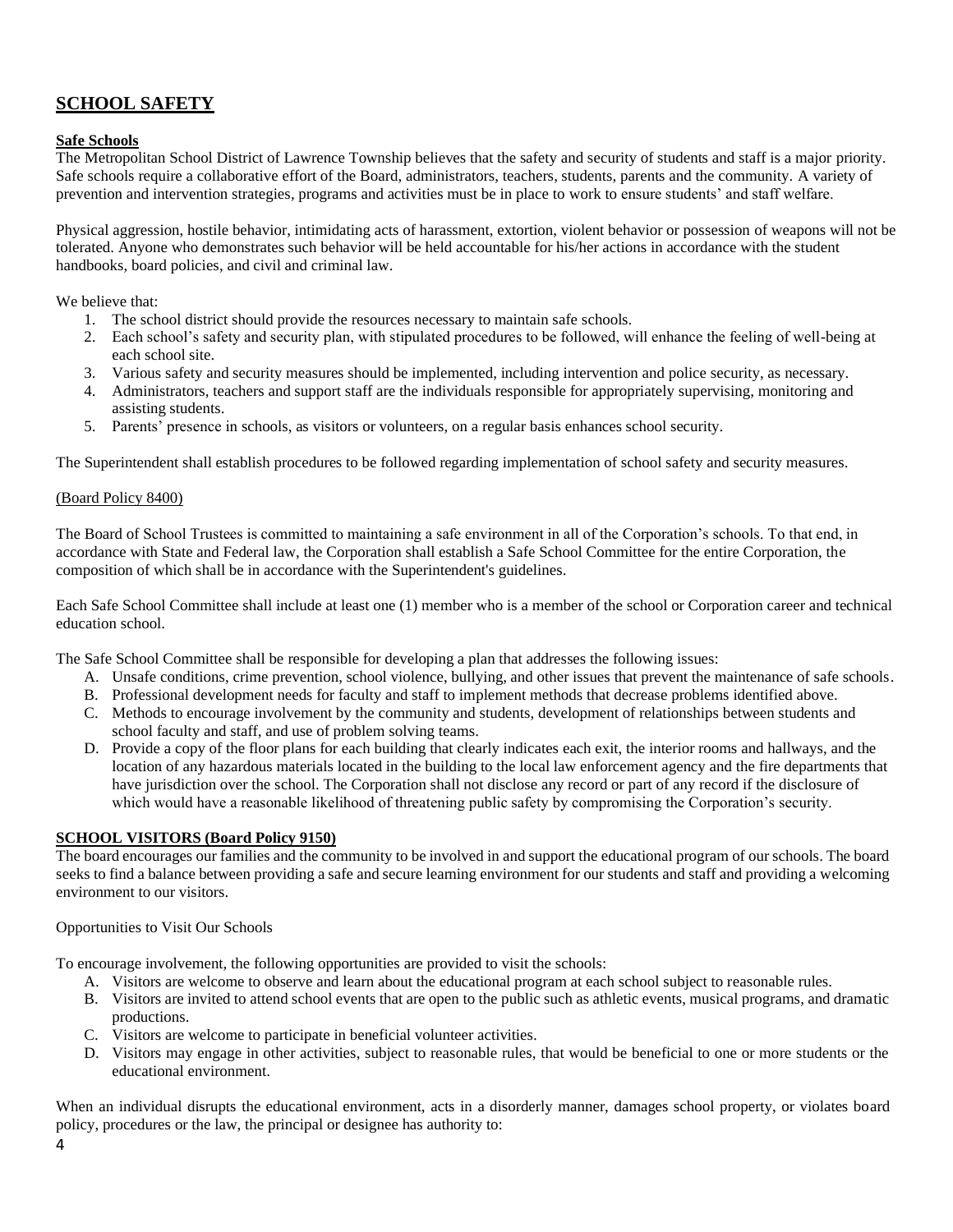- A. Order the individual to leave school property;
- B. Notify law enforcement; or
- C. Take any other action deemed appropriate under the circumstances.

Failure to comply with a request to leave school grounds may result in the filing of trespass charges or other charges as appropriate against the offending individual.

The Superintendent, upon recommendation from the principal, may deny an individual permission to come onto school grounds or enter a school facility for up to one school year if the individual disrupts the educational environment.

#### **ENROLLMENT**

#### **DETERMINATION OF LEGAL SETTLEMENT AND ELIGIBILITY FOR ENROLLMENT OF STUDENTS WITHOUT LEGAL SETTLEMENT IN THE CORPORATION (Board Policy 5111)**

The Board establishes the following policy for determining student eligibility to attend the schools of this Corporation.

- A. The Board will educate, tuition free, students who have legal settlement in the Corporation, and students enrolled according to the requirements of I.C. 20-26-11.
- B. Where the legal settlement of a student cannot reasonably be determined by reference to the residence of the student's parent or legal guardian and the student is being supported by and living with a person whose residence is within the Corporation, the student may be enrolled without payment of tuition.
- C. A child who is placed in foster care by a court of competent jurisdiction shall be admitted tuition free, without regard to residency, to a school within the Corporation, as selected by the State Department of Human Services or the child placing agency responsible for placement of that child.
- D. Foreign students participating in a foreign-exchange program approved by the Indiana State Board of Education and living with a resident host family will be admitted tuition free.
- E. The Corporation will provide a free education to those students who are considered by Federal law to be illegal aliens, if the student's parent or legal guardian has legal settlement within the Corporation, or considered to be homeless by criteria established by the State (see Policy 5111.01 and AG 5111.01 - Homeless Students).
- F. Students who have completed the eleventh grade and have changed legal settlement to another school corporation may complete the twelfth grade in this Corporation.
- G. A married student living with a spouse or a married or unmarried emancipated minor is eligible to attend school without payment of tuition if the student resides in the Corporation.
- H. Children of Divorced Parents:
	- a. Children of divorced parents may attend school in this Corporation without the payment of tuition if one (1) parent resides in this Corporation and an election is made utilizing the "Custodial Statement and Agreement: Divorce, Separation, or Abandonment" form provided by the Indiana State Board of Education.
	- b. The parent with physical custody of the student or the student, if the student is at least eighteen (18) years of age, must notify the Superintendent of the school corporation in which the parents/student seek to have the student enrolled of their election to enroll the student in the Corporation. The election shall be made on a yearly basis and applies throughout the school year unless the student's parent no longer resides within the attendance area of the Corporation.
- I. A student who has been expelled from another school corporation or who is expelled from a nonpublic school or withdraws from a public or a nonpublic school to avoid expulsion will not be enrolled in the Corporation.
- J. Students whose parents do not have legal settlement within the Corporation but who present evidence that they will move into the Corporation within a short period of time may enroll in the schools of this Corporation as tuition students for the time not in residence.

#### **Items Required for Enrollment:**

- Proof of Residency (See Below)
- Original Birth Certificate
- Current Immunization Record

#### **If Your Child is a student with a disability:**

 $\bullet$  IEP or 504

#### **Procedures for Proof of Residency**

Before any student is enrolled in a Lawrence Township School, the student's parent or legal guardian must prove legal residence within the attendance boundaries. Families whose primary residence is outside the Lawrence Township School attendance boundaries are not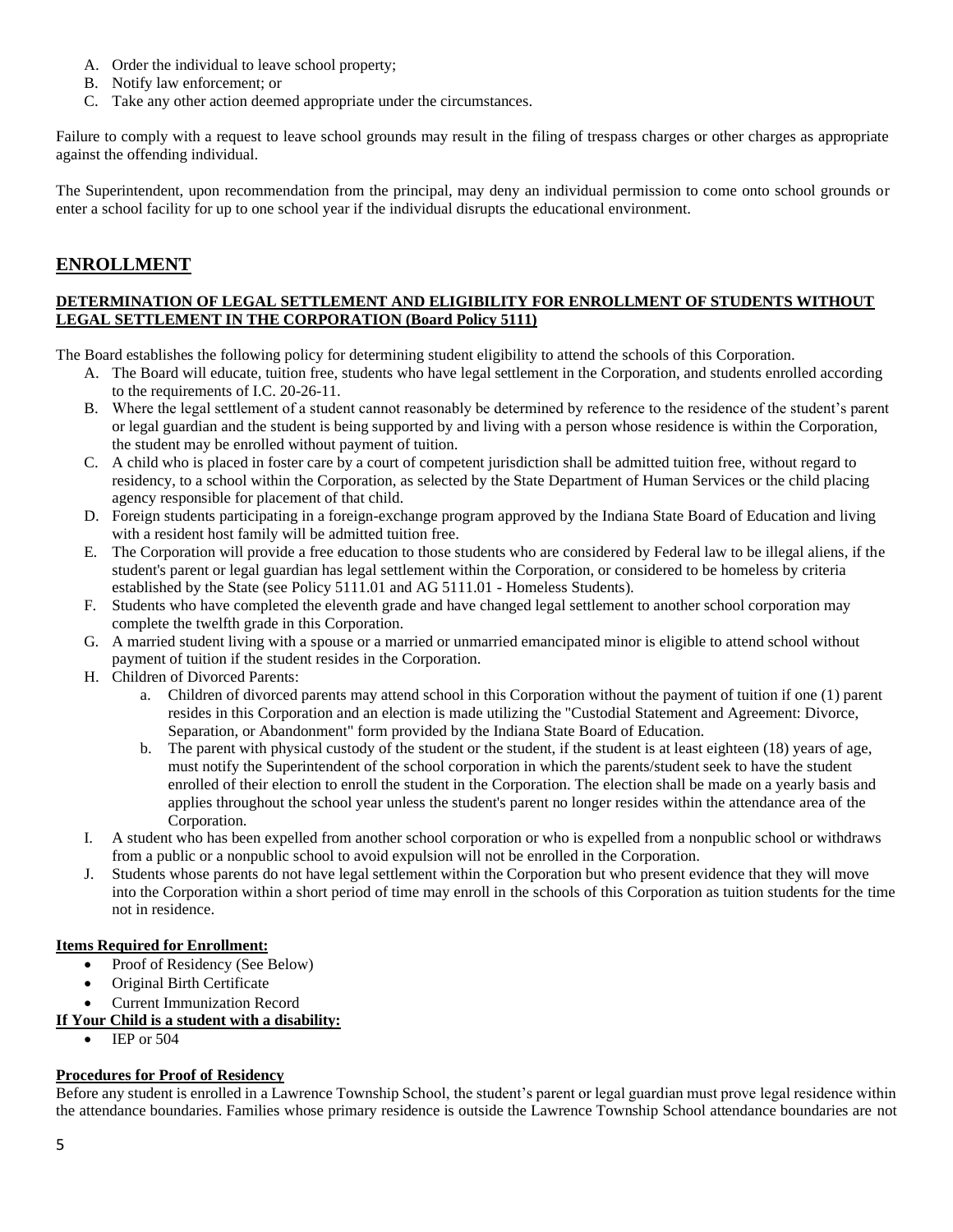eligible to attend MSD Lawrence Township unless the online "Out of District Application" has been approved. (Legal guardianship requires documentation from a court or social service agency unless approved by the Director of Student Services.)

#### **Effective December 2011, all enrollees must submit one document from each column**

#### **EACH OF THE TWO ITEMS MUST SHOW YOUR CURRENT LAWRENCE TOWNSHIP ADDRESS.**

**Column A**

- Copy of Deed or record of recent mortgage payment
- Copy of Current Lease
- Copy of Title work, approved loan application, or closing papers (no purchase agreements will be accepted)
- Property Tax Bill (most recent)
- Completion of Lawrence Township Residency Affidavit

#### **Column B**

- Current utility bill
- Utility connect notice
- Cell phone bill
- Automobile bill
- Physician's bill
- Insurance Bill
- Valid IN driver's license or State id
- Current vehicle registration
- Current payroll stub or letter from employer\*
- Current bank or Credit card statement
- Letter from local government agency

\*Must be on letterhead with contact name and phone number

Note: Mail addressed to a post office box will not be accepted.

**You must submit original documents. Copies will not be accepted**. (Original documents will be returned to you.)

#### **THESE RESIDENCY PROCEDURES DO NOT APPLY TO HOMELESS FAMILIES AND THEIR CHILDREN. (MCKINNEY-VENTO ACT)**

The term "homeless children and youth" means an individual who:

- Lacks a fixed, regular and adequate nighttime residence and includes children and youth who are sharing the housing of another person due to loss of housing or economic hardship.
- Lives in a motel, hotel, car, or camping grounds due to the lack of alternate accommodations.
- Lives in emergency or transitional shelter.
- Is abandoned in a hospital.
- Is living without a parent or guardian

#### *ACCORDING TO INDIANA LAW, SCHOOL DISTRICT PERSONNEL MAY CHOOSE TO CONDUCT A RESIDENCY VISIT AT ANY TIME*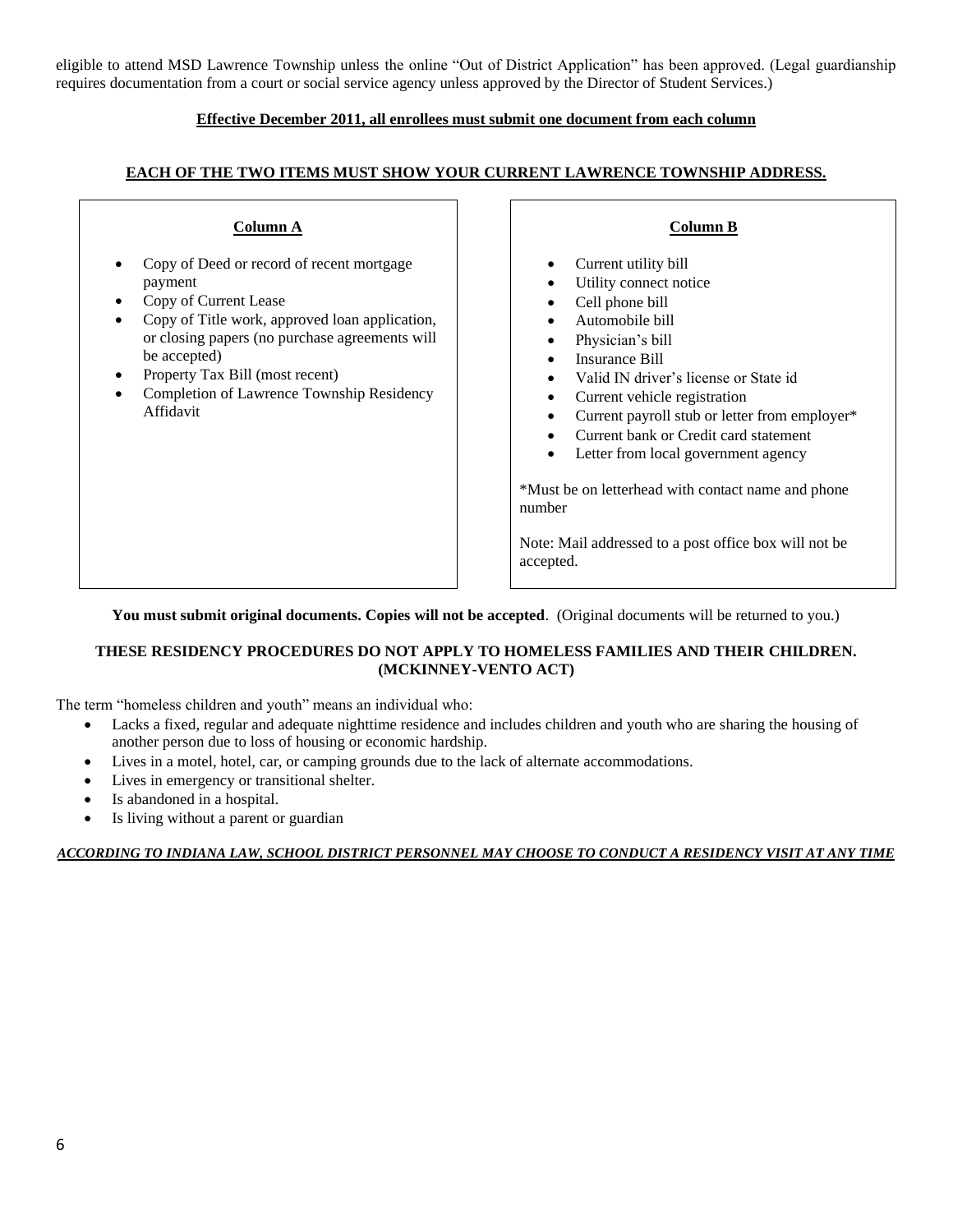#### **ATTENDANCE**

**(**Board Policy 5200)

The Indiana Compulsory School Attendance Law requires students to attend school daily. Without regular attendance at school, students cannot take full advantage of the learning opportunities necessary for their full development as individuals and citizens. The student and his/her family or legal guardians have the primary responsibility for ensuring attendance at school.

The Lawrence Township Board is responsible for providing a rich and diverse learning experience which will provide motivation for student's daily school each day. The Board also believes those students who do not attend school risk failing academically and those who arrive late to school and/or to class interrupt instruction for themselves and others. Finally, the Board is committed to the proposition that it is essential for students, parents and /or legal guardians to understand there are consequences for students who are habitually tardy and/or absent without excuse from school.

The following MSDLT Attendance Policy is intended to outline, for students, parents and educators the Board's expectations, the students', parents', and school personnel's responsibilities and the consequences for violating the district's attendance policy. The Superintendent or his/her designee shall ensure procedures are developed for each of the Kindergarten, elementary, middle and high school levels. Each school can develop attendance monitoring procedures, parent notification, and determine consequences for tardies, truancy and unexcused absences, as long as the procedures and consequences complement the policy.

#### **Truancy:**

Under I.C. 20-33-2-11, a child who is designated a habitual truant is defined as "a student who is chronically absent, by having unexcused absences from school for more than ten (10) days of school in one (1) school year."

#### **Excused Absences:**

Excused absences are defined as absences that the school corporation regards as legitimate reasons for being out of school, as included in the school policy. These could include:

- Illness verified by note from parent/guardian
- Illness verified by note from Physician
- Family funeral
- **Maternity**
- Military Connected Families (e.g. absences related to deployment and return)
- Exhibiting at the Indiana State Fair or member of household exhibiting at the same
- Such other good cause as may be acceptable to the Superintendent or permitted by law

#### **Exempt Absences**

Exceptions to compulsory attendance that shall be recognized by the school corporation as provided by State statute are:

- A. Service as a page or honoree of the general assembly (I.C. 20-33-2-14)
- B. Service on a precinct election board or helper to a political candidate on the date of an election (I.C. 20-33-2-15)
- C. Subpoena to appear in court as a witness in a judicial proceeding (I.C. 20-33-2-16)
- D. Service in active duty with the National Guard for not more than ten (10) days (I.C. 20-33-2-17)
- E. Participating as a member of the Indiana wing of the civil air patrol for not more than five (5) days (I.C. 20-33-2-17.2)
- F. Exhibiting or participating in the Indiana State Fair for educational purposes by a student or member of the student's household (I.C. 20-33-2-17.7 The student must be in good academic standing as determined by the Corporation. Parents must request the absence in writing, it must be approved in writing by the principal, and it may not exceed five (5) days.
- G. Participating in an educationally related non-classroom activity which is consistent with and promotes educational philosophy and goals of the School Corporation, facilitates the attainment of specific educational objectives, is part of the goals and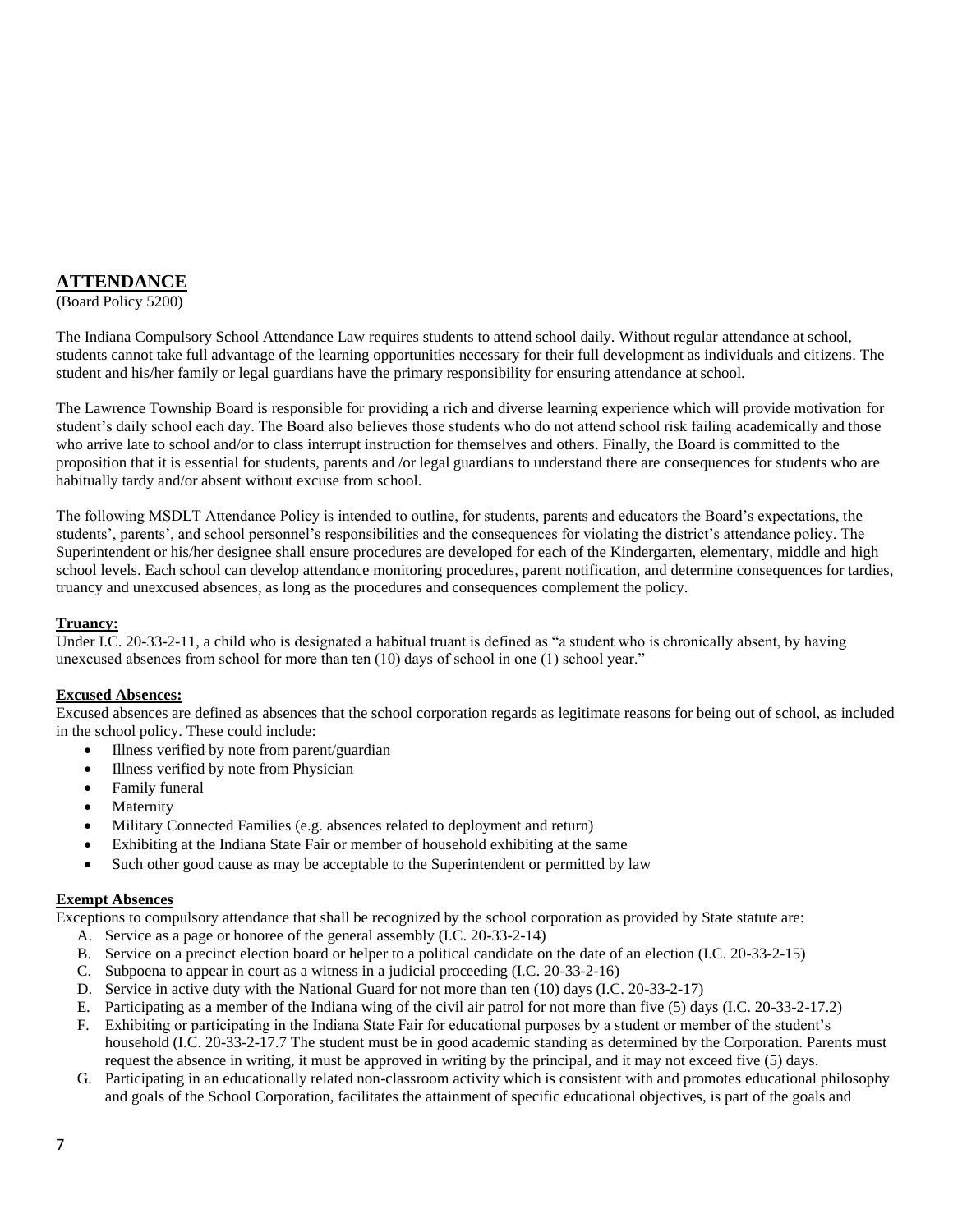objectives of an approved course or curriculum, represents a unique educational opportunity, cannot reasonably occur without interrupting the school day, and is approved in advance by the school principal (I.C. 20-33-2-17.5)

#### **Consequences for Unexcused Absences:**

• Required by law: As a parent/guardian, it is your legal duty to ensure that your child attends school. If you fail to ensure your child's school attendance, you may be prosecuted for the crime of Failing to Ensure School Attendance, a Class B misdemeanor. A person convicted of a Class B misdemeanor may be given up to 180 days in jail and a fine of up to \$1,000.00(one thousand dollars).

• If your failure to ensure your child's school attendance worsens to such a point that it is clear you are knowingly and intentionally depriving your child of an education as required by law, you may be prosecuted for Neglect of a Dependent, a Class D felony. A person convicted of a Class D felony may be given up to three (3) years in jail and a fine of up to \$10, 000.00 (ten thousand dollars).

• If your failure to ensure your child's school attendance worsens to such a point that it is clear that your child's physical or mental condition is seriously impaired or seriously endangered as a result of your inability, refusal or neglect to supply your child with necessary education, you and your child may be subject to the filing of a Child in Need of Services (CHINS) case in Juvenile court. This may result in your child being removed from your care.

#### **Extended Absences Related to Injury Or Illness:**

The MSD of Lawrence Township recognizes that some students will enter school with a chronic illness, or will develop a medical condition that persists; such conditions may have an impact on academic life as well as activities of daily living. To adequately address the impact on student attendance, two (2) specific provisions will apply:

**Certificate of Incapacity -** Pursuant to IC 20-33-2-18 and IC 20-8.1-3-20, the school may:

• Demand that the parent provides a Certificate of Incapacity that is signed by appropriate medical personnel and provides requested detail related to the specific medical diagnosis/condition within six (6) school days of the request; and,

• If the Certificate of Incapacity verifies the illness/condition, and the absence will be less than twenty (20) instructional days, the school will count the student as having an "excused absence" and the student will be able to make up missed assignments and examinations.

**Instruction for a Student with an Injury, Temporary or Chronic Illness -** The state of Indiana and the MSD of Lawrence Township establish the process for consideration of instruction for students with an injury, temporary or chronic illness pursuant to 511 IAC 7-42-12. As such, the following will apply:

• There must be substantiated medical documentation that the illness or injury will prevent the student from attending school for a minimum of twenty (20) consecutive instructional days or a chronic illness or other medical condition that will require the student's absence for an aggregate of at least twenty (20) instructional days over the period of the school year;

• During the period of time that the student is being provided with instruction under the established guidelines, the student will be counted as "present" for attendance purposes;

• Because the program is a temporary replacement of classes in school, students are expected to participate in the instruction and complete subject requirements and homework assignments; and,

• Failure to participate in or complete requirements of the established process for instruction may lead to lack of Course completion and/or unexcused absences (which would follow the same guidelines as in the **UNEXCUSED ABSENCES** section of this policy.

#### **Tardy Procedures**

A tardy policy is in place to reinforce the importance of getting **to school and to class on time**. MSDLT defines a tardy as: "A student is considered tardy if he/she is not in the classroom before the bell rings and is ready to begin class." Each student's tardy count (with regard to the consequences listed in the school tardy policy) will reset at the beginning of each new 9 week grading window. **NOTE: students who are placed on an attendance contract may remain on the contract for the remainder of the current school year.** 

Parents/guardians should view and monitor their attendance frequently (daily) through Skyward. This way, if a discrepancy occurs, the student and the appropriate teacher are able to quickly discuss the mark and come to an understanding about expectations in that particular class.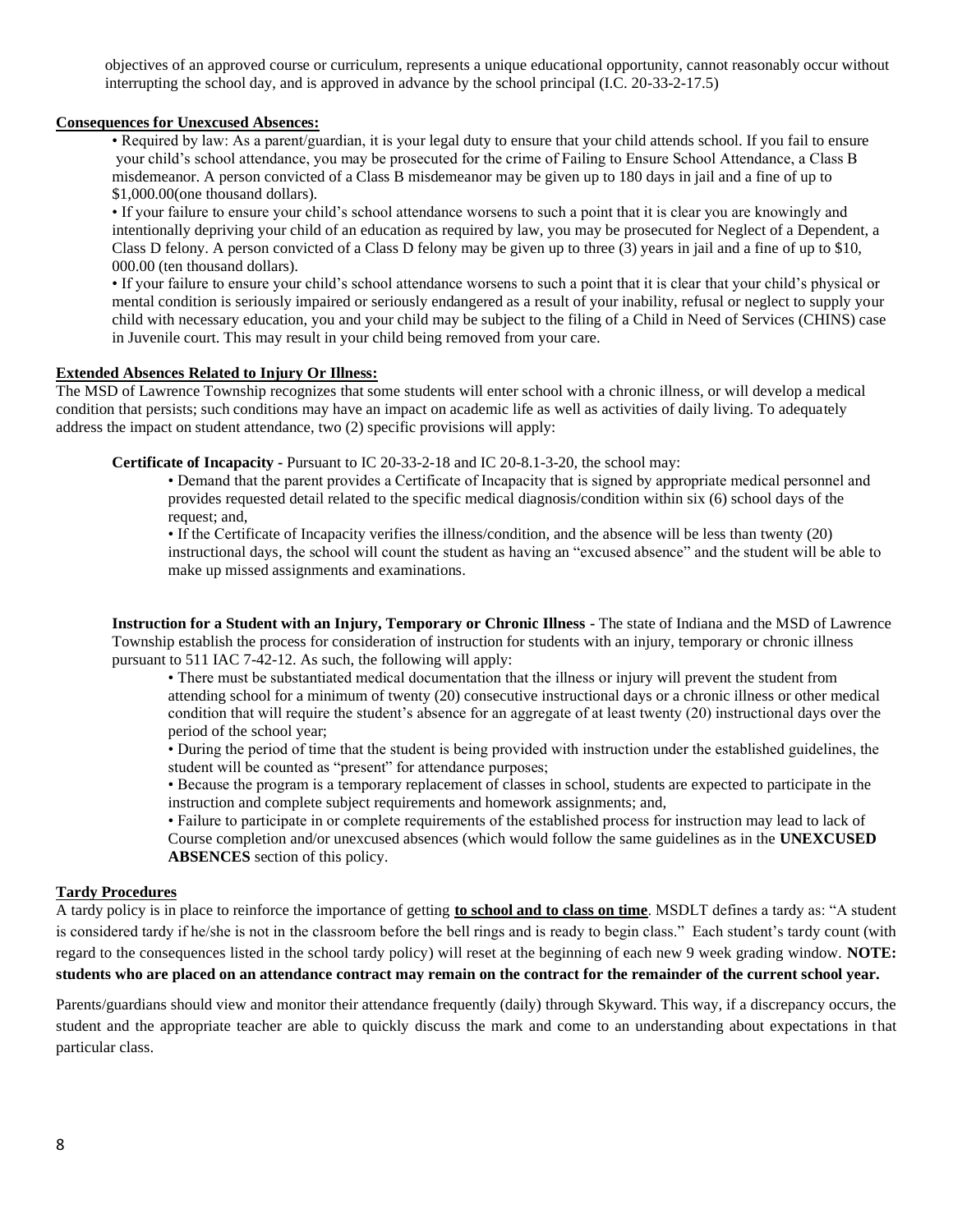#### **Late Buses:**

The school is directly made aware of busses that are arriving late to school each day this happens. When this occurs, those students are given a "Late Bus Pass," and are not counted tardy to class.

#### **Late to School:**

Students who are dropped off at school after 8:50 a.m. are considered tardy and will be subject to the consequences outlined in the school tardy policy. If a student is tardy due to an appointment (doctor, dentist, etc…), a note from the appointment must accompany the student into school.

#### **SCHOOL HEALTH**

#### **MSD Lawrence Township/Community Health Network**

#### CLINICS:

Parents/guardians have primary responsibility for the health care their children receive, but school clinics are available for emergencies, injuries, and illness that arise while the child is at school, in addition to management of chronic illnesses and special needs. Each Lawrence Township clinic is staffed with a Community Health Network nurse (RN or LPN). Nurses do not make medical diagnoses, but they are skilled in assessment, planning, intervention, evaluation, promotion of wellness, health counseling/education, prevention, emergency care, and referral.

Students must have a CHN Consent form on file in order for the nurse to see the student for a clinic visit. Students without permission will be seen for emergencies only. Please speak with the nurse at your school if you have questions about the permission form.

The school clinics are open daily during normal school day hours. Students must have a pass to enter the clinic, unless it is an emergency. Students without a pass will be sent back to class to obtain one. They will be asked the nature of the complaint, will have their temperature taken, and may be allowed to rest for a short period of time. Please remember that time in the clinic is time out of a class—instructional time is being lost. If the nurse needs to send a student home due to a sign of illness (see below), the nurse will call the phone numbers listed in Skyward. If contact information changes, it is essential that phone numbers be updated in Skyward. If the nurse is unable to reach a contact, the student will be sent back to class unless there are signs of a contagious illness (below). An illness-related early release from school is only excused when sent home by the nurse. If the student has an emergent or urgent health need and/or the parent or other contact cannot be reached, EMS may be contacted.

If a student has a chronic illness and needs an emergency care plan followed at school, it is the parent's responsibility to get these plans filled out by a doctor and returned to school. Some examples of chronic illnesses are asthma, seizures, diabetes, allergies and sickle cell anemia. Any other health related accommodations for the school day will be initiated after the nurse receives written doctor's orders. This includes, but is not limited to, open bathroom passes, physical restrictions, PE restrictions, and concussion accommodations. If a student needs a procedure during the school day, the nurse must also have doctor's written orders. This includes, but is not limited to, gastrostomy tube feedings, in and out catheterizations, wound dressing, diabetes care, and medication administration.

#### ILLNESS:

General guidelines for illness follow the guidelines, laws, and recommendations of the Indiana Department of Health, the Marion County Health Department, Community Health Network, and Indiana State Code to prevent the spread of communicable diseases. If the nurse should call home for a student pick up, they are acting in accordance with these laws and their professional nursing judgement. Parents should make every effort to come to the school to pick up their students in a timely manner. Bus transportation should not be utilized if the child exhibits symptoms of a contagious illness (below).

Please do NOT send a student to school if one or more of the following symptoms are present: diarrhea\*, vomiting\*, undiagnosed body rash, sore throat with swollen lymph nodes, severe coughing, eye discharge or redness\*, or fever of 100 degrees or above. Please do NOT send a child back to school until he/she has been fever-free (without fever-reducing medications) and without vomiting/diarrhea for 24 hours. Antibiotics which have been prescribed for eye or throat infections must have been given for 24 hours before the student returns to school. This will help prevent the spread of infection to others and ensure that the student is feeling well enough to learn. Students who have had a surgery or hospital stay may be asked to provide a doctor's note to return to school.

\*Diarrhea – Student with diarrhea, defined as three or more loose or liquid stools in 24 hours, should stay home or be sent home from school.

\*Vomiting – Students who vomits more than two times in a 24 hour period or vomiting and a fever are present should stay home or be sent home from school.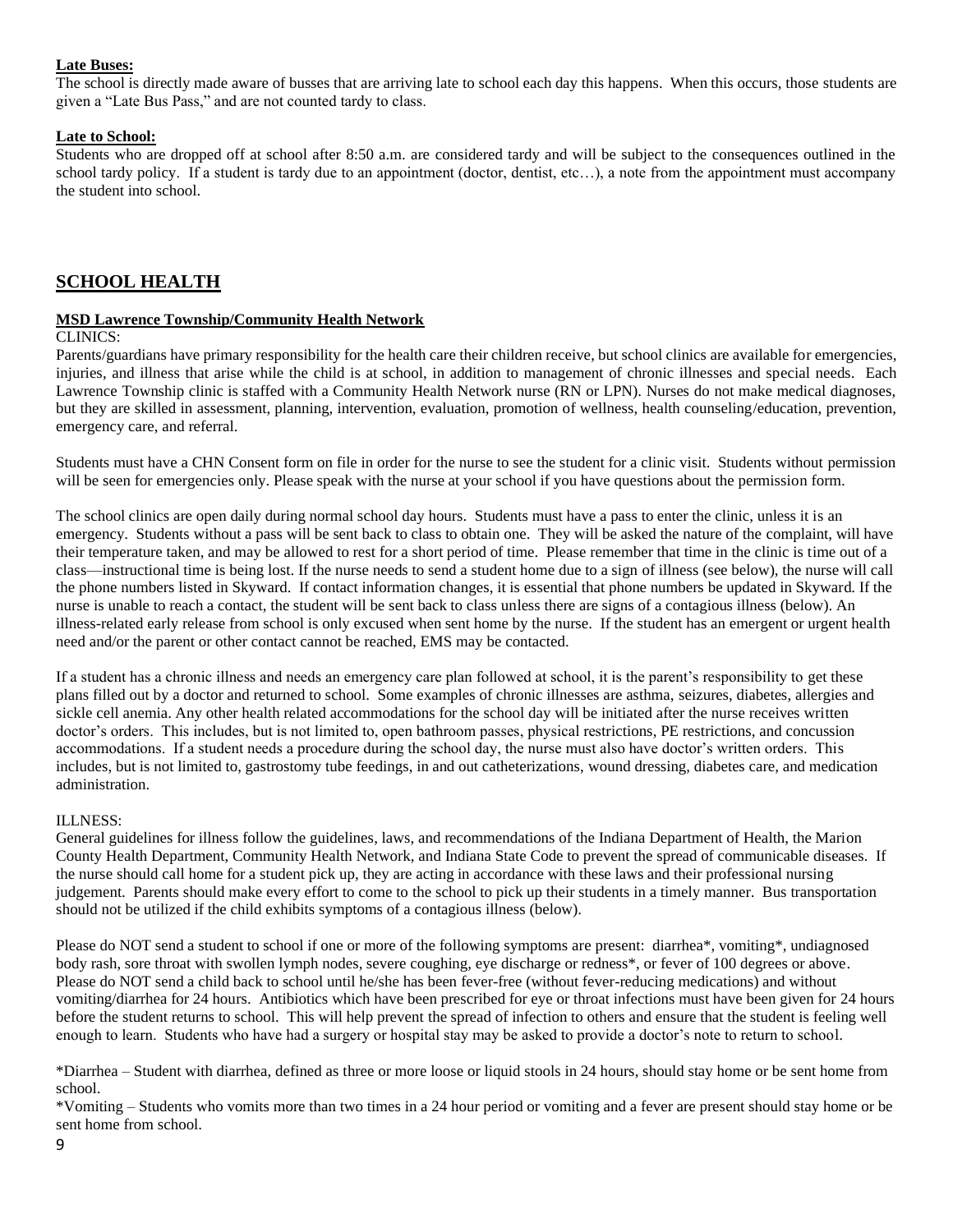\* Eye Discharge and Redness – Some students might have allergies or eye irritation that is normal. If a student normally does not have these eye issues, they should not be at school and be seen by a doctor or nurse practitioner. Nursing assessment and judgement will be used to determine appropriate course of action during the school day.

#### INJURY:

Students who are injured at school will be assessed at the time of the injury, if they report to the clinic. If a student has a deep laceration, cannot walk, has extreme swelling, pain, obvious deformity, head injury, or has any other sign of an emergent/urgent need for further evaluation, the nurse will determine the best course of action for the situation. This may include a call home or an EMS call. Only an x-ray can determine if a fracture has occurred. The clinics possess wheelchairs for emergency response by school staff only. Lawrence Township cannot provide a wheelchair or any other medical supplies or devices which are necessary for student injuries or recuperation from surgeries, including crutches, dressing supplies, wraps, splints, etc. Parents should contact their healthcare provider or insurance carrier if these devices are needed beyond the school's initial response.

#### MEDICATIONS:

Lawrence Township clinics do not stock any medications. All medication must be supplied by the parent/guardian. Medication given for the academic success of students or other medications given for acute or chronic conditions may be administered at school. Please try to schedule a three-time-per-day medication at home. Do not send once daily or every twelve hour medications to school. Once a daily morning medications should be given at home unless a note is provided from the student's physician or after discussion and approval by the school nurse. Medication administration forms are available at each school or online. This form must be filled out and signed by the parent or guardian before a medicine will be administered by the nurse. Prescription medication must have the current prescription label with student's name attached to the medication. Per Indiana State code, all medications must be in the ORIGINAL containers. For the safety of your student, if medication is received in a baggie or envelope, it will NOT be given. A physician's order is necessary in order for an emergency medication (EpiPen or inhaler) to be carried by a student. It is helpful and best practice to have a backup of this medication in the clinic. If cough drops are needed, we suggest that hard candy be substituted for the same effect, with no time out of class to go to the clinic.

Over-the-counter (OTC) medications for children must state that the medicine may be given to children under twelve years of age. The label on an OTC serves as the guideline for dosing and frequency. If the parent desires a dose or schedule that is different than the label, a physician's order shall be necessary for administration. Supplements are not considered appropriate for school administration.

No medication should not be transported by students in grades PK-8. Parents must transport all medications to school. Students in grades 9-12 may transport medications with written permission from the parent or guardian.

#### LICE:

Students who exhibit scratching or evidence of live bugs in the hair may go to the school clinic for evaluation by the School Nurse. The School Nurse will examine the student's hair and scalp in a confidential manner. If live lice (crawling bugs) are visualized, the parent/guardian shall be contacted by phone. Factors such as the severity of infestation, child's age, or other health concerns influence professional judgment regarding parent pick up and recommended treatment options. Close household contacts should be inspected. Students remaining at school until the end of the day will be discouraged from direct head to head contact with other students in the classroom. School Nurses will assist parents/guardians with strategies for prevention and ways to enable the student to return to school as quickly as possible. If nits only are visualized, the student may remain in school and the parent will be notified at the end of the school day. Nits located closer than ½ inch on the scalp require parental action at home. Nits farther than ½ inch are not considered to be viable.

The American Academy of Pediatrics states that classroom and school wide head checks are not the best use of school time. Therefore, nursing will only check a student with suspected lice.

#### MISCELLANEOUS:

In the event that Indiana Poison Control is consulted, the advice received shall be absolutely followed by clinic/school personnel, including emergency transport.

It is the parent's responsibility to provide any student-specific supplies that are needed on a regular basis at school. This includes dressing supplies for injuries beyond initial first aid, supplies of clothing, hygiene items, equipment/supplies for any type of special need, etc.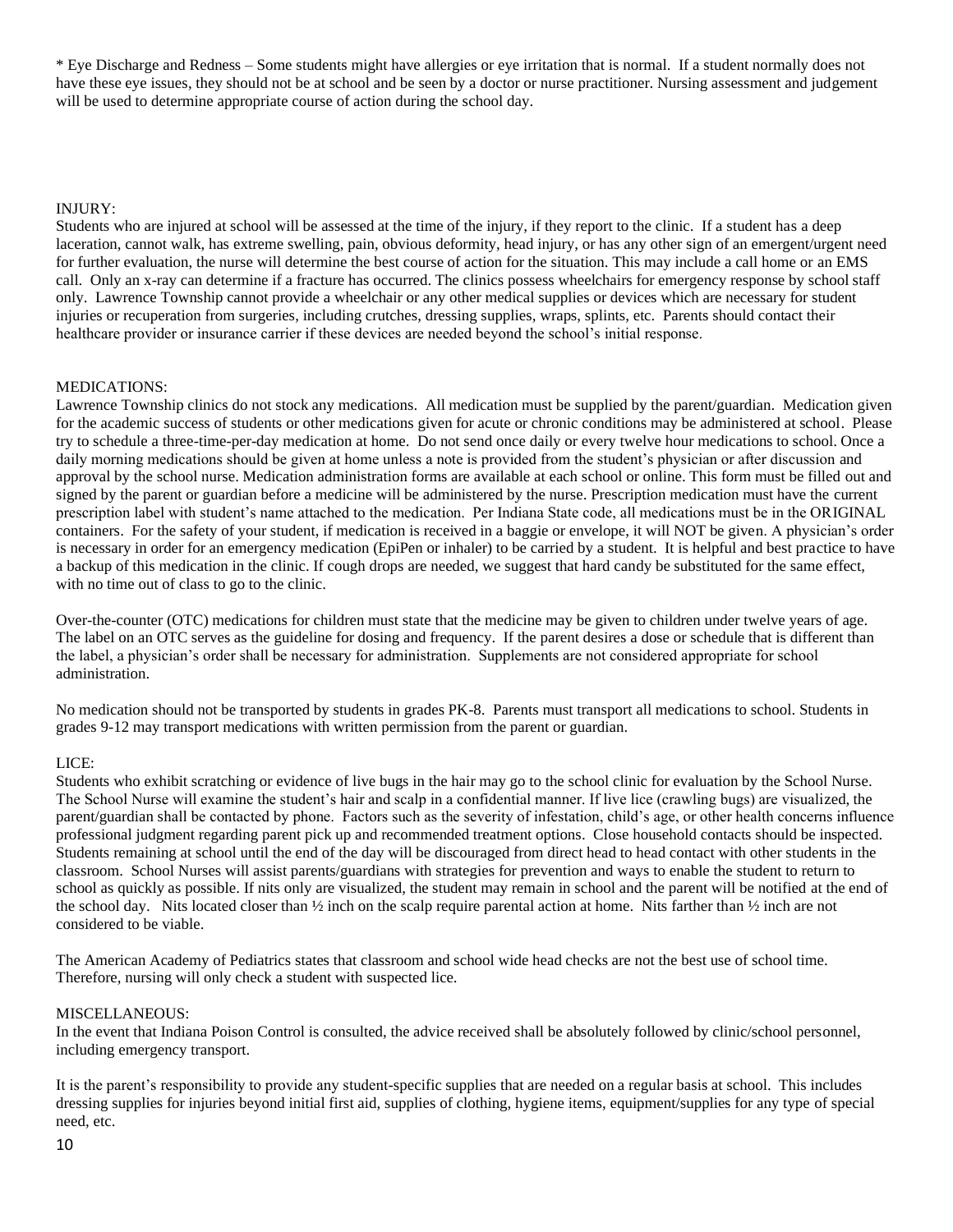Immunization records shall be reviewed at the time of the student's enrollment or whenever a change in the law requires additional immunizations for current students. Lawrence Township clinics shall inform parents about changes in state laws. All students must meet state requirements for immunizations. Students may be excluded from school if immunizations are not up to date. The nurse may be contacted for further information.

Elementary clinics have some availability of spare clothing for medical needs that may arise during the school day. However, the selection varies from day to day, and there may not be an appropriate size available. In this case, the parent shall be called to bring clothing. Borrowed clothing should be laundered and returned to the school clinic the following day. Donations of clean gently used items are gratefully accepted.

Vision and hearing screenings for certain grade levels take place sometime during the school year and are performed by the Marion County Health Department. Referrals for follow-ups are mailed to the home. Parents should make every effort to act promptly if a referral is received, as vision and hearing deficits greatly impact educational performance. Notice of screenings shall be by newsletter, call system or via the school/district website.

Please do not hesitate to contact the nurse for any concerns during the school year.

#### **STUDENT SERVICES/INFORMATION**

#### **Bookstore:**

The Bookstore is usually open **during lunch** for purchase of pencils, pens, paper, and other school supplies. School spirit wear and other items for classes are also available in the Bookstore.

#### **Lost and Found:**

Items such as books, laptops, backpacks, purses/wallets, jackets/coats, personal electronics, etc…are the total responsibility of the student. MSDLT is not responsible for lost or stolen items. Personal items should be locked in the student's locker when not in use.

### **PLEASE, DO NOT BRING VALUABLE ITEMS TO SCHOOL.**

#### **Technology Office:**

The Technology Office is located within the Media Center.

- Student Access Hours: 8:40 a.m. to 8:50 a.m. each school day
	- During the Student's Lunch Period
- The Tech Office Staff is not available to students outside of the times listed above.
- No student shall leave during a class to come to the Technology Office for assistance.
- LOST/MISPLACED LAPTOPS: Students can check with the Tech Office during the above mentioned hours. Any unclaimed Laptops/accessories found throughout the building will be taken to the Tech Office as soon as possible. If a student finds a Laptop/accessory, they should give it to the nearest adult so that it can get to the Tech Office outside of Student Hours. If a student loses a laptop and/or its accessories, the student is expected to purchase another laptop/accessory. If the item is then found, a refund will be given.

If a student loses a school book, laptop and/or its accessories, the student will have the opportunity to look in the lost and found bin during their lunch time only and/or is expected to purchase another book/laptop/accessory. If the item is then found, a refund will be given.

#### **The student must pay for any lost books or technology device and any undue wear and tear on the textbooks/laptops that are issued to them.**

#### **Media Center:**

The Media Center is open for use by all pupils enrolled in the school and all teachers from 8:50 a.m. until 3:50 p.m unless otherwise noted. Students will be allowed to come from their classrooms during the day provided that they have a pass from a faculty member. A fine of 5 cents per school day is placed on each overdue book.

#### **Lockers**

All students are assigned a hall locker and given a school-issued lock. When used properly, it will provide a safe storage place for personal property, but the school does not guarantee the safety of personal property. Students should keep their locker locked at all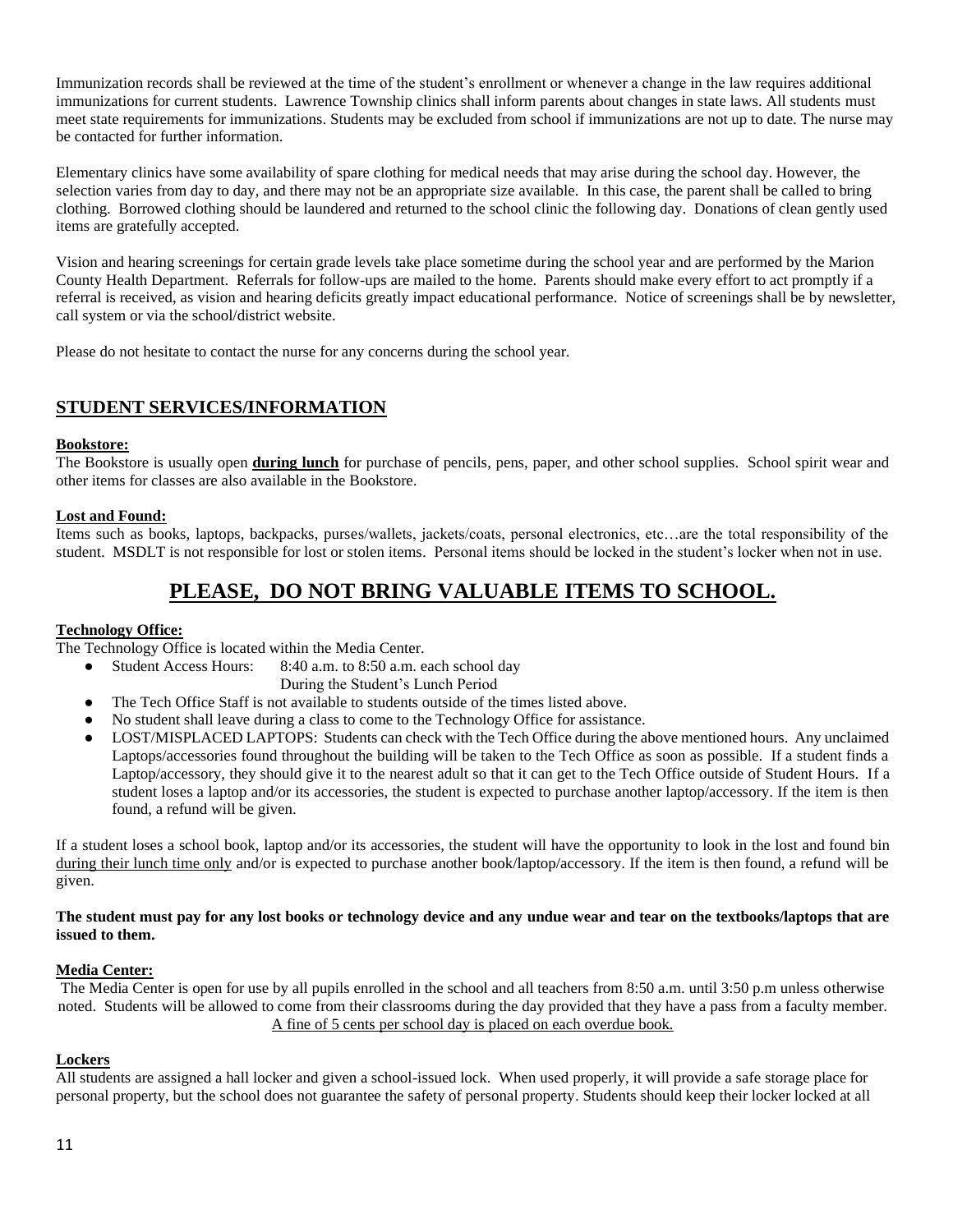times and **not share their combination with anyone** except school staff. Also, students should not share their locker with other students. Student lockers are meant to be used only by the one student who is issued such locker.

#### • **Cell phones and backpacks should be kept in lockers during school hours per middle school classroom/hallway procedures**

#### **There is a \$5 replacement charge for each lost/misplaced lock.**

There can and will be periodic inspections of lockers by school officials. The building principal and/or designee shall possess the authority to examine the contents of any locker located on the school premises when Administration has sufficient reason to believe that the contents of the locker may include elements which present an immediate threat to the health, safety, and welfare of the student body, are illegal to possess, would contribute to the disruption of the normal educational program, or have been reported stolen or lost.

Use of school lockers is a privilege, and should only be used in the specified manner. Gym lockers and locks are available to Wellness students and athletes. All school lockers and locks should not be shared with others.

#### **Guidance Department Services**

The Guidance Department is provided to help each student in his/her social, educational, personal and vocational development. The counselors are in the office during the school day and in the cafeteria during the lunch hours. They are eager to talk with students regarding any problem they may have.

To see a counselor, students should request a conference/meeting through the Guidance Page via Canvas.

#### **Education Records (FERPA)**

The Family Educational Rights and Privacy Act (FERPA) affords parents certain rights with respect to the student's education records. These rights are:

- 1. The right to inspect and review the student's education records within 45 days of the day the School receives a request for access. Parents should submit to the School principal a written request that identifies the record(s) they wish to inspect. The School official will make arrangements for access and notify the parent of the time and place where the records may be inspected.
- 2. The rights to request the amendment of the student's education records that the parent believes are inaccurate or misleading. Parents may ask the School to amend a record that they believe is inaccurate or misleading. They should write the School principal, clearly identify the part of the record they want changed, and specify why it is inaccurate or misleading. If the School decides not to amend the record as requested by the parent, the School will notify the parent of the decision and advise them of their right to a hearing regarding the request for amendment. Additional information regarding the hearing procedures will be provided to the parent upon request.
- 3. The right to consent to disclosures of personally identifiable information contained in the student's education records, except to the extent that FERPA authorizes disclosure without consent. FERPA permits disclosure without consent in at least the following situations: (1) disclosure to school officials with legitimate educational interests; (2) disclosure to officials of another school in which a student seeks or intends to enroll; and (3) disclosure of directory information. A school official includes a person employed by MSDLT as an administrator, supervisor, instructor, or support staff member (including health or medical staff and law enforcement unit personnel) or a person serving on the school board. A school official also may include a volunteer, contractor, or consultant who, while not employed by the school, performs an institutional service or function for which the school would otherwise use its own employees and who is under the direct control of the school with respect to the use and maintenance of PII from education records, such as an attorney, auditor, medical consultant, or therapist; a parent or student volunteering to serve on an official committee, such as a disciplinary or grievance committee; or a parent, student, or other volunteer assisting another school official in performing his or her tasks. A school official typically has a legitimate educational interest if the official needs to review an education record in order to fulfill his or her professional responsibility.
- The right to file a complaint with the U.S. Department of Education concerning alleged failures by the School to comply with the requirements of FERPA. The name and address of the federal office that administers FERPA will be provided upon request.

As noted above, the School may disclose "directory information" without written consent, unless you have advised the School to the contrary in a written document submitted to the School principal by October 1 of each school year. The School has designated the following information as directory information:

- Student's name
- Participation in officially recognized activities and sports
- Address
- Telephone listing
- Weight and height of members of athletic teams
- Electronic mail address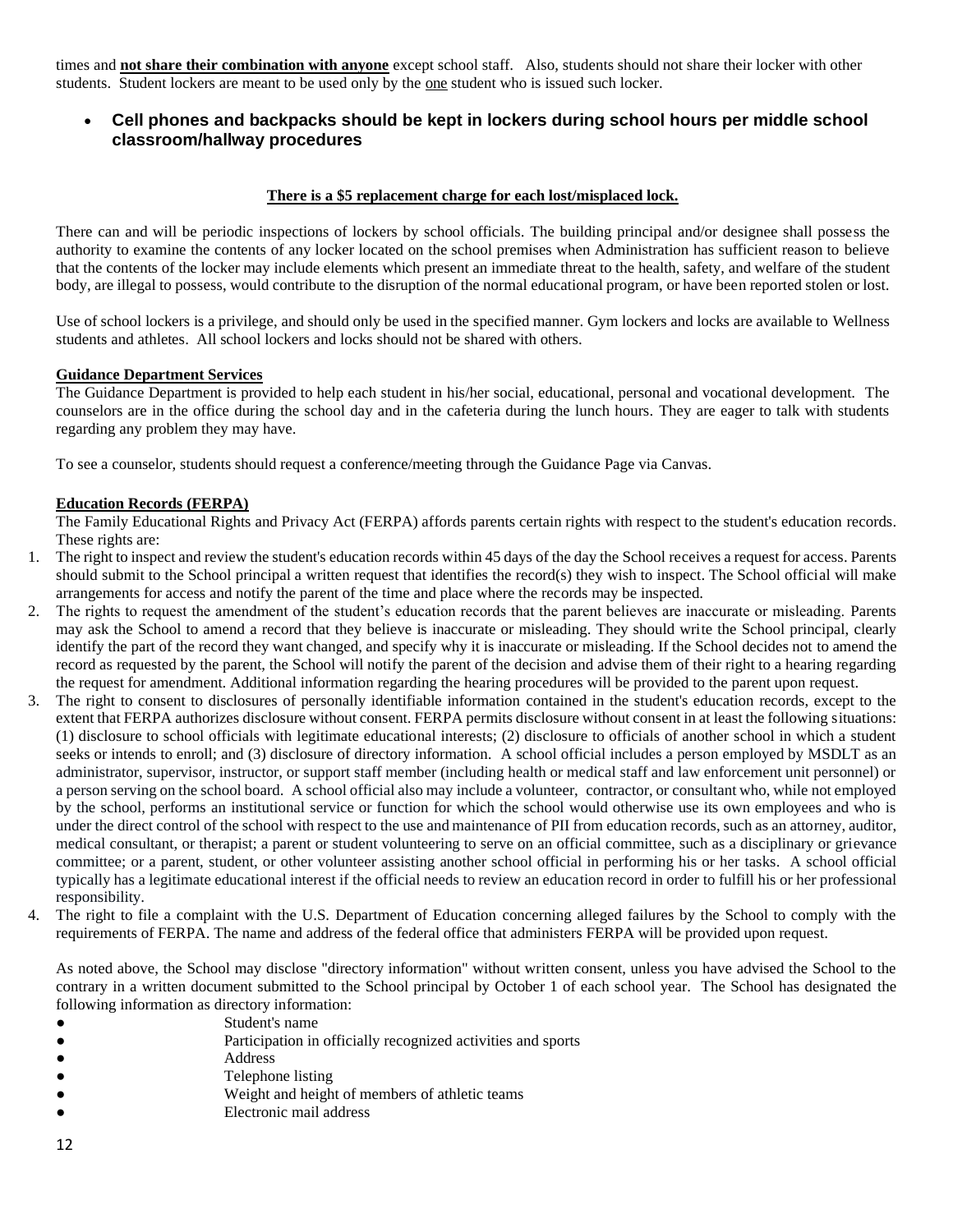- Photograph
- Degrees, honors, and awards received
- Date and place of birth
- Dates of attendance
- Grade level
- The most recent educational agency or institution attended

● Hair and eye color, race, sex, and other similar information which would not generally be considered harmful or an invasion of privacy if disclosed.

One purpose of disclosing directory information is to allow the School to include this type of information from your child's education records in certain school publications. Examples include:

- A playbill, showing your student's role in a drama production;
	- The annual yearbook;
	- Honor roll or other recognition lists;
	- Graduation programs; and
	- Sports activity sheets, such as for wrestling, showing weight and height of team members.

Directory information can also be disclosed to outside organizations without a parent's prior written consent. Outside organizations include, but are not limited to, companies that manufacture class rings or publish yearbooks.

#### **TRANSPORTATION**

#### **Bus Rules and Regulations**

Bus transportation is a privilege and is an essential part of the school day. In accordance with board policy 7.340, "failure of students to maintain proper conduct while at the bus stop, proceeding to or from the bus stop or while on the school bus may relinquish their privilege to ride the school bus and/or be subject to other disciplinary measures by the school."

#### Bus Rules

- 1. Observe classroom conduct while on the bus.
- 2. Be courteous, do not use profane language.
- 3. Do not eat or drink on the bus.
- 4. Keep the bus clean.
- 5. Cooperate with the driver.
- 6. Do not smoke.
- 7. Do not damage, cut or write on the bus or equipment.
- 8. Stay in your seat.
- 9. Keep head, hands, and feet inside the bus.
- 10.The bus driver is authorized to assign seats.
- 1. 11.Students who ride buses with seat belts are required to wear them.

a. Students should be at the bus stop ten minutes prior to pick-up time.

b. Students should respect the property near the bus stop.

c. Students should stand back away from the road until the bus is COMPLETELY STOPPED. Students waiting on he opposite side of the road should wait until the bus stops and the driver checks both the oncoming and following traffic. The driver will signal before students cross the road.

d. Students must walk ten feet in front of the bus while watching for traffic (entering or exiting).

e. Students are to ride on their assigned bus. Students will have the same pick up and drop off assignment.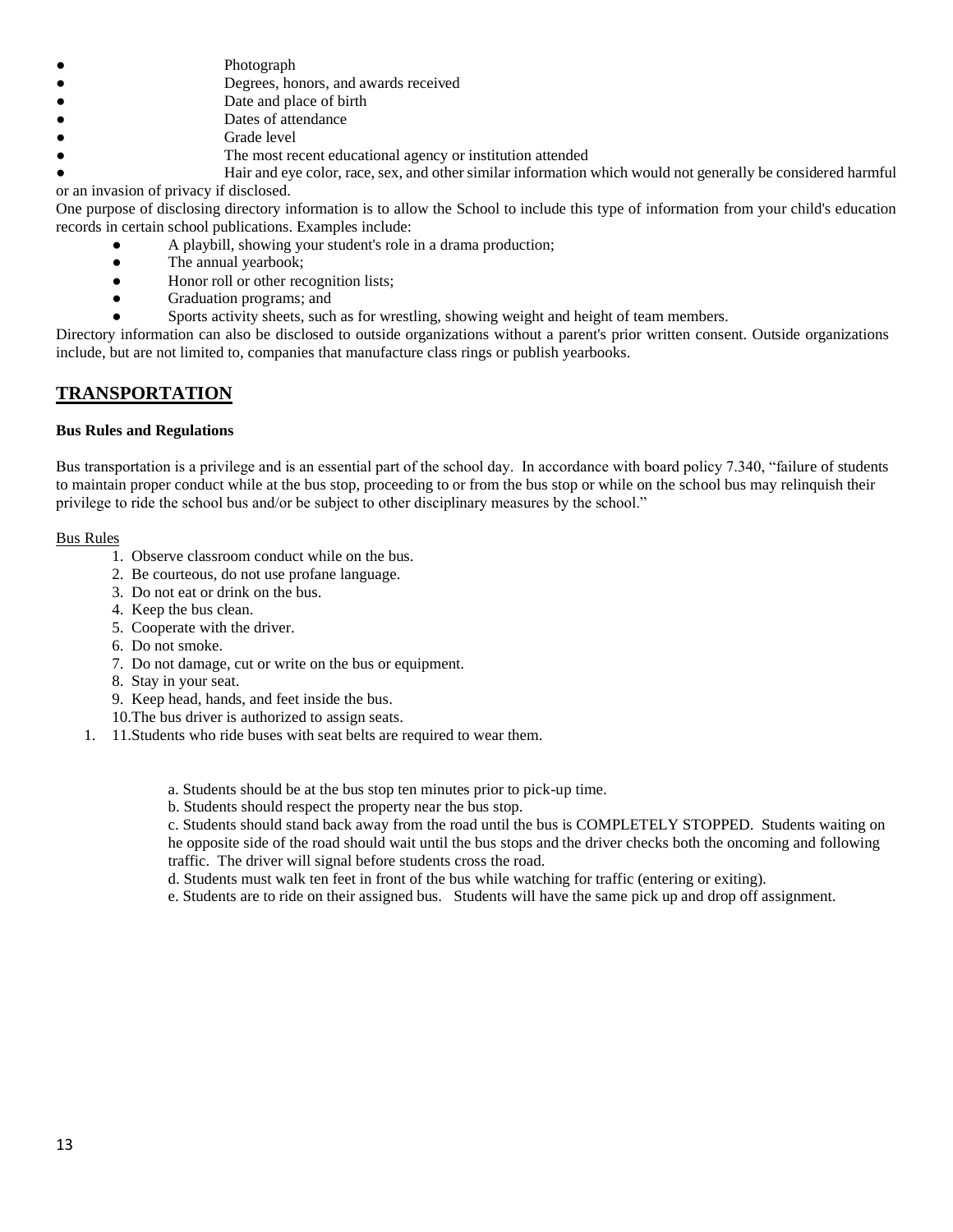f. Students should be able to hold all belongings on their lap. The following items are prohibited from being on the bus: animals, glass items, and other objects that may endanger students.

g. Once a student is on the bus, they will not be allowed to exit the bus without authorization from school personnel.

h. Student conversation should be at a level where the driver CANNOT clearly hear the conversation.

i. Students are to avoid pushing, crowding, and shoving when entering or departing the bus. Students are not to tease others or throw objects.

j. Students shall have assigned seats on regular routes designated by the bus driver.

k. Students must identify themselves if requested by the driver. Any student who refuses to identify himself/herself is subject to bus suspension or other disciplinary measures by the school.

l. Bullying and harassment are prohibited. The bus driver may report any suspected case of bullying or harassment to school personnel.

m. The MSD of Lawrence Township including the transportation department is NOT responsible for lost cell phones, ipods, ipads, and other similar electronic devices.

#### **(See Transportation Addendum at the end of this document for bus tracking information.)**

#### **Parent Drop-Off & Pick-Up Procedures**

School doors open on regularly scheduled school days no earlier than **8:35 a.m** for non-bus riding students who arrive to school on time, and 8:35 a.m. for those students who eat breakfast at school.

- o There is **NO SUPERVISION** for students prior to 8:35/8:40 a.m.
- o Students are not allowed inside the school building prior to 8:35 a.m.
- o Students are not to be dropped off at the main school doors (Door 1) prior to 8:50 a.m.
- o Late arrivals (8:50 or after) may enter Door 1, check in with the Attendance Office for a pass to class.
- o These students will be marked as Tardy to class.

#### **Field Trips**

An administrator or teacher may exclude a student from a field trip due to behavioral or safety concerns. A student who is not permitted to attend the field trip will be supervised and given meaningful assignments to work on during the time the class is away.

#### **BEHAVIOR EXPECTATIONS**

It is our intent to have the MSD of Lawrence Township be a safe and enjoyable place to learn, interact with others in positive ways, and have students take advantage of the many opportunities provided. Students are expected to use good moral judgment that reflects well upon the school and community.

#### **MSDLT Students will:**

- **1.** Show respect for staff, students and visitors
- **2.** Dress appropriately for school abiding by the MSDLT Dress Code Policy
- **3.** Complete all work assigned in a timely manner
- **4.** Get to school and classes on time, maintaining the MSDLT Attendance and Tardy Policies
- **5.** Accept responsibility for their actions
- **6.** Follow all school and classroom rules

#### **Cafeteria Rules and Expectations:**

- **1.** Lunch Students are to be seated when they enter the cafeteria for lunch.
- **2.** Breakfast students are to move through the line, pick up their breakfast, and take it to their Advisory Class.
- **3.** Students will remain seated until they are released to get their lunch.
- **4.** Students must return to their assigned table after receiving their lunch and remain seated until staff releases them to return their trays.
- **5.** Trays and trash are to be placed in the proper area when students are released.
- **6.** Students are to return to their assigned seats after returning trays and disposing of trash.
- **7.** Dismissal will be by tables or rows.
- **8.** Students are expected to be on time.
- **9.** Students are responsible for any messes or trash on or around their assigned tables.
- **10.** Courtesy and respect are expected.
- **11.** Card/game playing is not permissible at any time.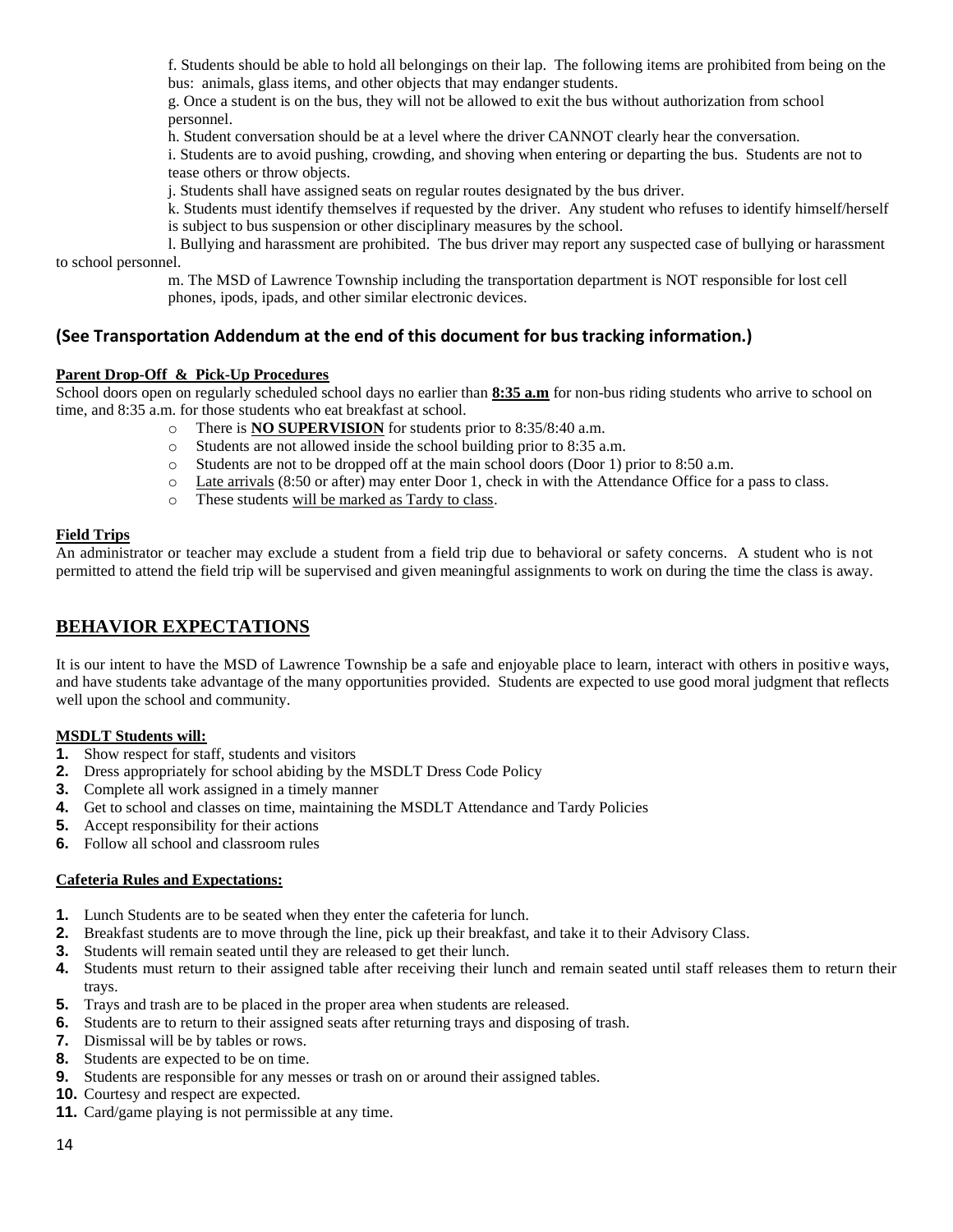- **12.** Food/drinks are not permitted to leave the cafeteria.
- **13.** Students are not permitted to freely leave the cafeteria to visit the Main Office, Guidance, Student Services, etc…without express permission/pass from an adult monitor in the cafeteria.
- **14.** School Staff reserve the right to alter cafeteria rules/expectations, based upon the circumstances at hand, for a particular student/group of students.
- **15. Food/Meal Delivery:** Students are not permitted to order food from outside vendors (GrubHub, DoorDash, etc.), to be delivered to them at school, during the school day. This is a safety concern that also disrupts the educational process within our school community. Disciplinary action may be taken for a student that does not abide by this policy.

#### **Hall Passes**

Students in the hall during a class period must have a pass signed by a staff member. Students out of class without permission will be considered to be cutting class and a referral will be written on that student. Students are not allowed to linger in the hallways, and must arrive at their designated area (listed on the pass) in a timely manner. Hall Passes (as well as Passing Periods between classes) may be revoked by Administration at their discretion.

Students should not go to Student Services during their passing periods, rather, they should get to class first, then ask for a pass. Teacher's/Staff reserve the right to deny such a request based on the nature of the request.

#### **Additional General Guidelines Prohibited Articles**

Problems arise when students bring items that are hazardous to the safety of others or interfere with school procedures. Items such as (but not limited to) laser pointers, food, drinks, and bracelets with inappropriate phrases, cards, dice, skateboards, fireworks, radios, matches, lighters, cell phones, IPODS, headphones, stuffed animals and toys are not permitted in the school building or its classrooms. If brought to school, such items will be taken from the student and given to Student Services. Only the student's parent/guardian may reclaim confiscated items. School Administration reserves the right to confiscate any item that may interrupt the learning environment or cause a student or staff to raise a concern/issue. Do not allow your student to bring these types of items to school. MSDLT Administration and Staff are not responsible for the safekeeping of any confiscated/prohibited articles brought to school.

#### **DRESS AND GROOMING (Board Policy 5511)**

The School Board recognizes that each student's mode of dress and grooming is a manifestation of personal style and individual preference. The Board will not interfere with the right of students and their parents to make decisions regarding their appearance, except when their choices interfere with the educational program of the schools.

Accordingly, the Superintendent shall establish such grooming guidelines as are necessary to promote discipline, maintain order, secure the safety of students, and provide a healthy environment conducive to academic purposes. Such guidelines shall prohibit student dress or grooming practices which:

- A. Present a hazard to the health or safety of the student himself/herself or to others in the school;
- B. Interfere with school work, create disorder, or disrupt the educational program;

The Superintendent shall develop administrative guidelines to implement this policy which:

- A. Designate the principal as the arbiter of student dress and grooming in his/her building;
- B. Instruct staff members to demonstrate, by example and precept, personal neatness, cleanliness, propriety, modesty, and good sense in attire and appearance; I.C. 20-33-8-12

#### **Dress Code**

Students, please dress appropriately for the learning environment. We consider MSD of Lawrence Township to be a student's place of "work" and the dress code will be enforced as such. If a student is not dressed properly for school, the student will be placed in our Academic Re-Assignment Room until such time that an appropriate change of clothes can be brought from home. **MSDLT does not maintain substitute clothing.** MSDLT Administration and/or Staff will make the decision as to whether or not clothing worn by a student at school is appropriate for the school environment. If clothing is found not to be appropriate, they may then require the student to call home for a change of clothes and wait in the Academic Reassignment Room until a change of clothing is brought in. It is our intent to have students dress in a manner that shows good judgment and does not distract or interfere with the educational climate here at MSDLT.

Such items include, but are not limited to the following:

**A.** Clothing and accessories shall not be worn if they display or suggest inappropriate pictures/sayings including (but not limited to)

- Profanity or Vulgarity
- Obscene or foul language
- Symbols of violence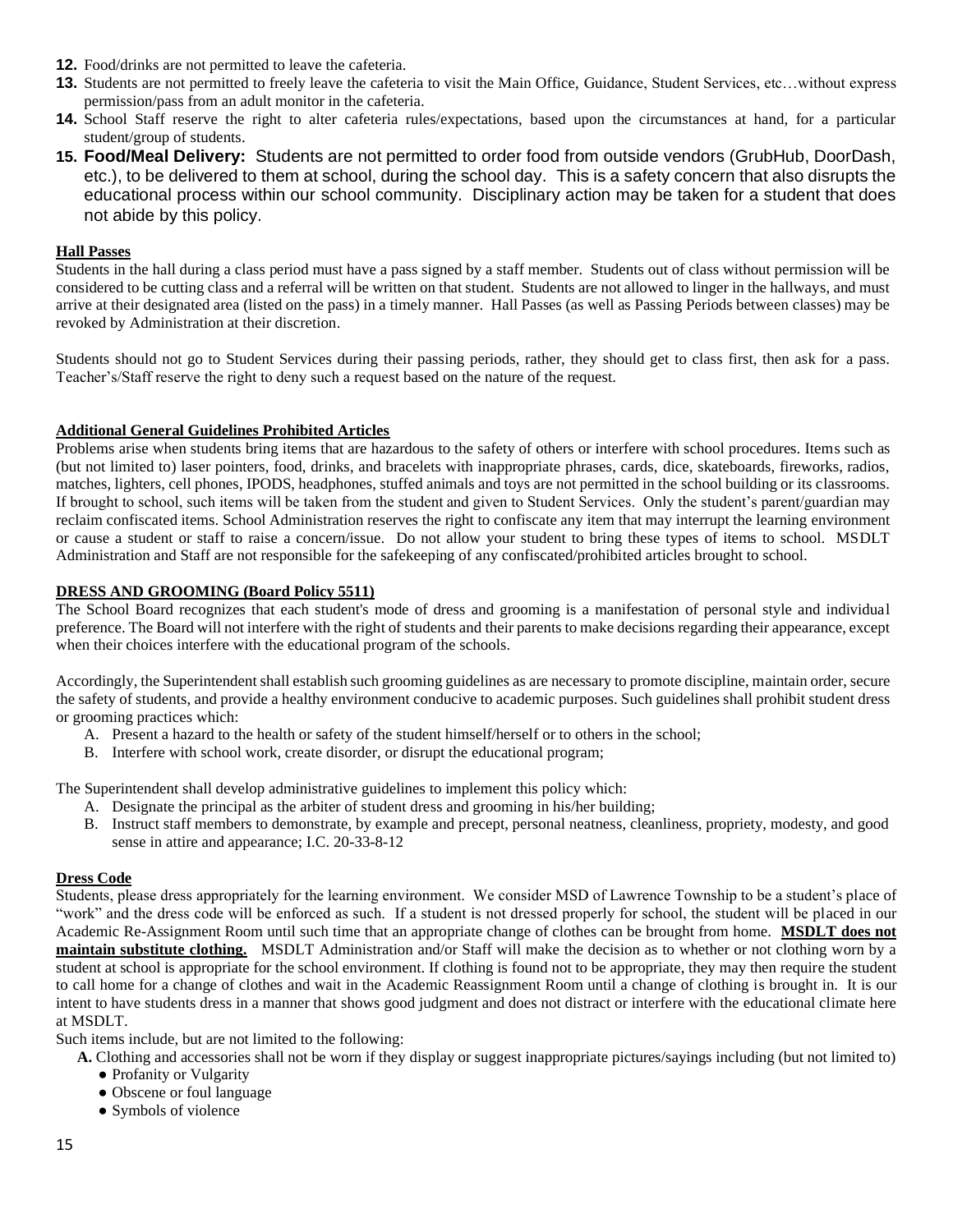- Discriminatory messages
- Gang or gang-like symbols
- Sexually suggestive symbols, pictures or words
- Alcohol, tobacco or drug related symbols, pictures or words

**B.** Pants/skirts/shorts/dresses **with rips, tears, and/or holes** should be below the fingertips when arms are relaxed at their sides, not showing any skin above the fingertip level.

At no time should clothing be worn that is too tight; revealing undergarments or private areas; or too loose so that undergarments and/or too much skin is revealed. This includes loose tops that fall from the shoulders as well as pants that sag. If leggings or similar type tight pants are worn, a top must be worn that is at least fingertip length all the way around the body.

#### **Accessories**

- **Headphones/earbuds/AirPods** are not permitted to be worn or used in the hallways during school hours. Only with specific permission may they be used in a classroom
- Pocket/wallet chains are not permitted
- Sunglasses shall not be worn inside unless prescribed by a physician and administration is made aware.
- **Detachable gold teeth, grills or fangs are not permitted.** These may be confiscated and will need to be picked up by a parent/guardian only
- **Cell phones and backpacks** should be kept in lockers during school hours per middle school classroom/hallway procedures

#### **Footwear**

- Students are not allowed to walk barefoot at any time during the school day.
- Shoes with laces are to be laced and tied.
- Shoes manufactured with wheels are not permitted.
- Flimsy shoes are discouraged (thin-strap sandals, etc...). These types of shoes are not made to handle the wear and tear of walking and shuffling around all day in a school setting. They will break. If this happens, the student will be sent to the Academic Reassignment Room (ARR) until such time as a parent/guardian can bring another pair of shoes to school. MSDLT does not have the materials/provisions to fix footwear.
- Slippers are not permitted (such as bedroom slippers and house shoes)
- Shoes with lights on them are not permitted.

#### **Headwear**

Non-religious head coverings, including but not limited to caps, hats, costume wigs, bandanas, hair curlers, picks, combs, hoods, do-rags/wavecaps, bonnets, and headscarves of any kind are not allowed, unless provided special permission by school administration.

#### **Pants/Slacks**

Belts must be appropriately buckled.

Pants will be worn fitted to the waist with or without a belt, and they will not expose undergarments. If a student is "sagging", the student will be asked to fasten the pants at his/her waist, call home for a belt to be brought in and/or be placed in our Academic Re-Assignment Room until such time as an appropriate pair of pants/belt can be brought from home. If the student continues to sag their pants, a disciplinary referral may be written.

- Flannel pants and pajama-looking pants are not permitted.
- Pants/skirts/shorts/dresses with rips, tears, and/or holes should not show any skin above the fingertip level when the student's arms are at their relaxed state at their sides.
- Pants/leggings should not be so tight that undergarments and private parts can be easily distinguished clearly through them. A long top that falls below fingertip level all the way around the body may be worn over these type of pants/leggings.

#### **Shirts and Tops**

**A**. Clothing that exposes the back, shoulders, torso- including stomach/belly button area, and/or cleavage; such as the following (but not limited to) is not allowed:

- Tube tops/Halters
- Tank tops/Spaghetti straps
- Bare back or midriff clothing
- Crop Tops without a shirt underneath covering the skin
- Bathing suits
- Basketball-style jerseys without a shirt underneath
- Shirts with slits above the waist
- Sheer material whereby undergarments can be seen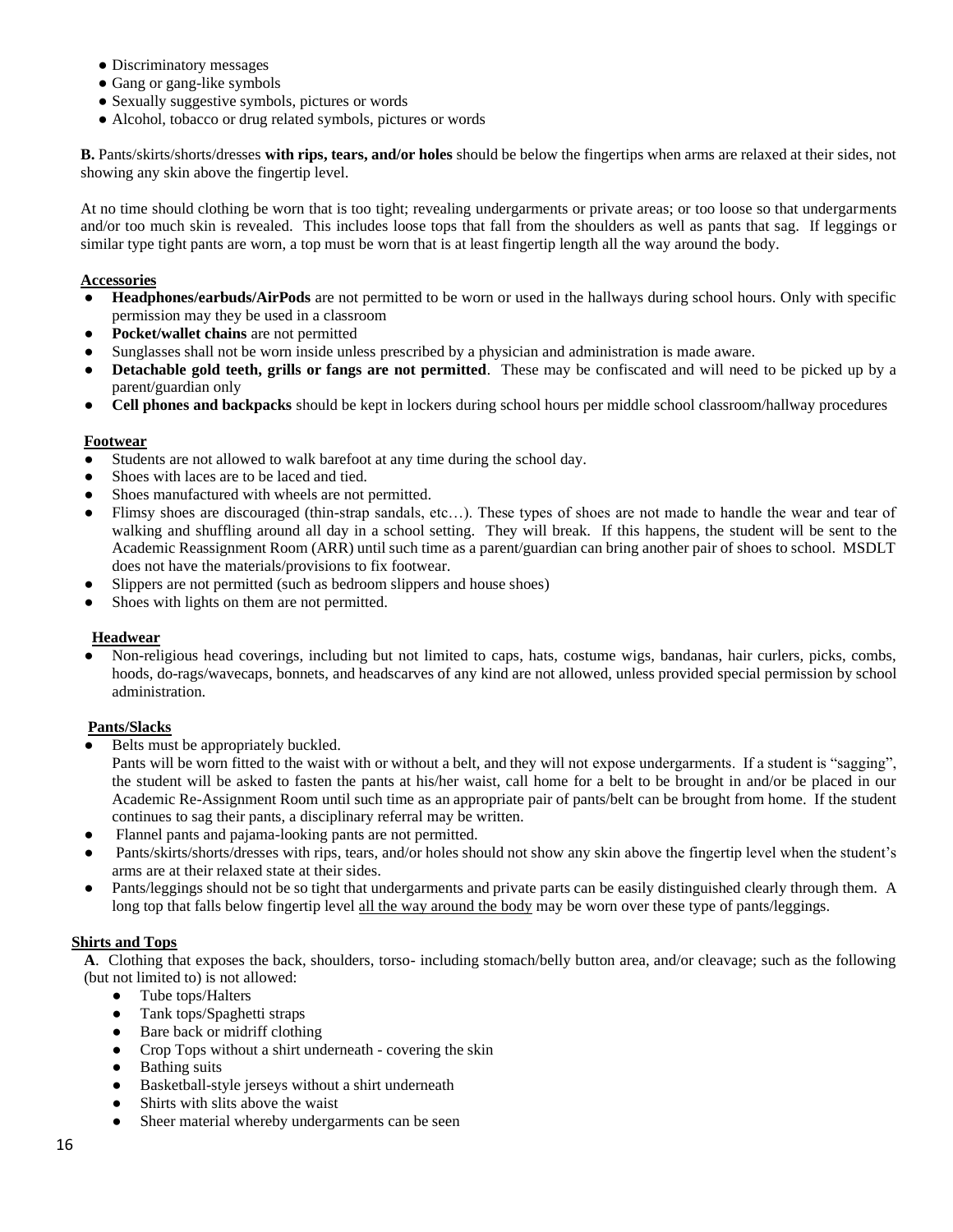**B.** All shirts must cover the shoulders, belly button area, lower back area and chest area. Bra/undergarment straps should not show.

#### **Leggings/Shorts/Dresses/Skirts**

- These items should meet the fingertip test, meaning, "When arms are held relaxed at student's sides, shorts/skirts/dresses should reach **below** the fingertips". Skin should not be visible above the fingertips.
- Leggings, jeggings and any kind of tight pants may be worn ONLY if the top is at fingertip level ALL THE WAY AROUND the body. Tied sweatshirts, sweaters, and jackets around the waist is not a solution to be used as properly covering up tight pants.

#### **Outerwear**

- Winter coats and heavy jackets are not permitted to be worn during the school day. Light weight items such as sweat shirts & sweaters are okay.
- Blankets/Throws and the like are not allowed to be "worn" during the school day.

If there is a question as to whether or not any student's apparel is inappropriate for school, school officials will determine appropriateness. We reserve the right to send a student home or ask the parent to bring a change of clothing if the student's clothing is not appropriate for the school setting. If an adult is not available to supply a change of clothing, the student will be assigned to the Academic Reassignment Room (ARR) for the remainder of the day and will do their school work from ARR.

#### **Application of Consequences**

Continued violations of the Dress Code Policy will become a Disciplinary Issue.

#### **Electronic Devices and Cell Phones**

*The school is NOT responsible for lost or stolen electronic devices and cell phones; and is not obligated to seek the return of such items. They are a distraction and security for such items poses a problem.* 

Electronic devices should not be used during school hours. **If brought to school, these items should be placed in the student's assigned locker and locked up for the entire day.** Students who violate this rule may have their device confiscated and the parent may be required to come to school to pick up the device. **Additionally, parents should not text or call their children during the school day.** 

Students should place their cell phone in their locker at the beginning of the day and retrieve it at the end of the school day. If, in case of an emergency, a student must use the telephone, they must first obtain a pass from their current period teacher to go the Student Services office to use the student phone.

**\*\*It is against school rules for students to use their cell phones to record (video and/or audio) anything while at school. If a student is caught doing this their phone will be confiscated and a written referral will be submitted for discipline consequences.** 

#### **STUDENT TECHNOLOGY (Board Policy 7540.03)**

Technology has fundamentally altered the ways in which information is accessed, communicated, and transferred in society. As a result, educators are continually adapting their means and methods of instruction, and the way they approach student learning, to incorporate the vast, diverse, and unique resources available through the Internet. The School Board provides Technology Resources (as defined in Bylaw 0100) to support the educational and professional needs of its students and staff. With respect to students, Corporation Technology Resources afford them the opportunity to acquire the skills and knowledge to learn effectively and live productively in a digital world. The Board provides students with access to the Internet for limited educational purposes only and utilizes online educational services/apps to enhance the instruction delivered to its students. The Corporation's computer network and Internet system do not serve as a public access service or a public forum, and the Board imposes reasonable restrictions on its use consistent with its limited educational purpose.

The Board regulates the use of Corporation Technology Resources by principles consistent with applicable local, State, and Federal laws, the Corporation's educational mission, and articulated expectations of student conduct as delineated in the Student Code of Conduct. This policy, its related administrative guidelines and the Student Code of Conduct govern students' use of Corporation Technology Resources and students' personal communication devices when they are connected to the Corporation computer network, Internet connection, and/or online educational services/apps, or when used while the student is on Corporation-owned property or at a Corporation-sponsored activity (see Policy **[5136](http://www.neola.com/msdlawrence-in/search/policies/po5136.htm)**).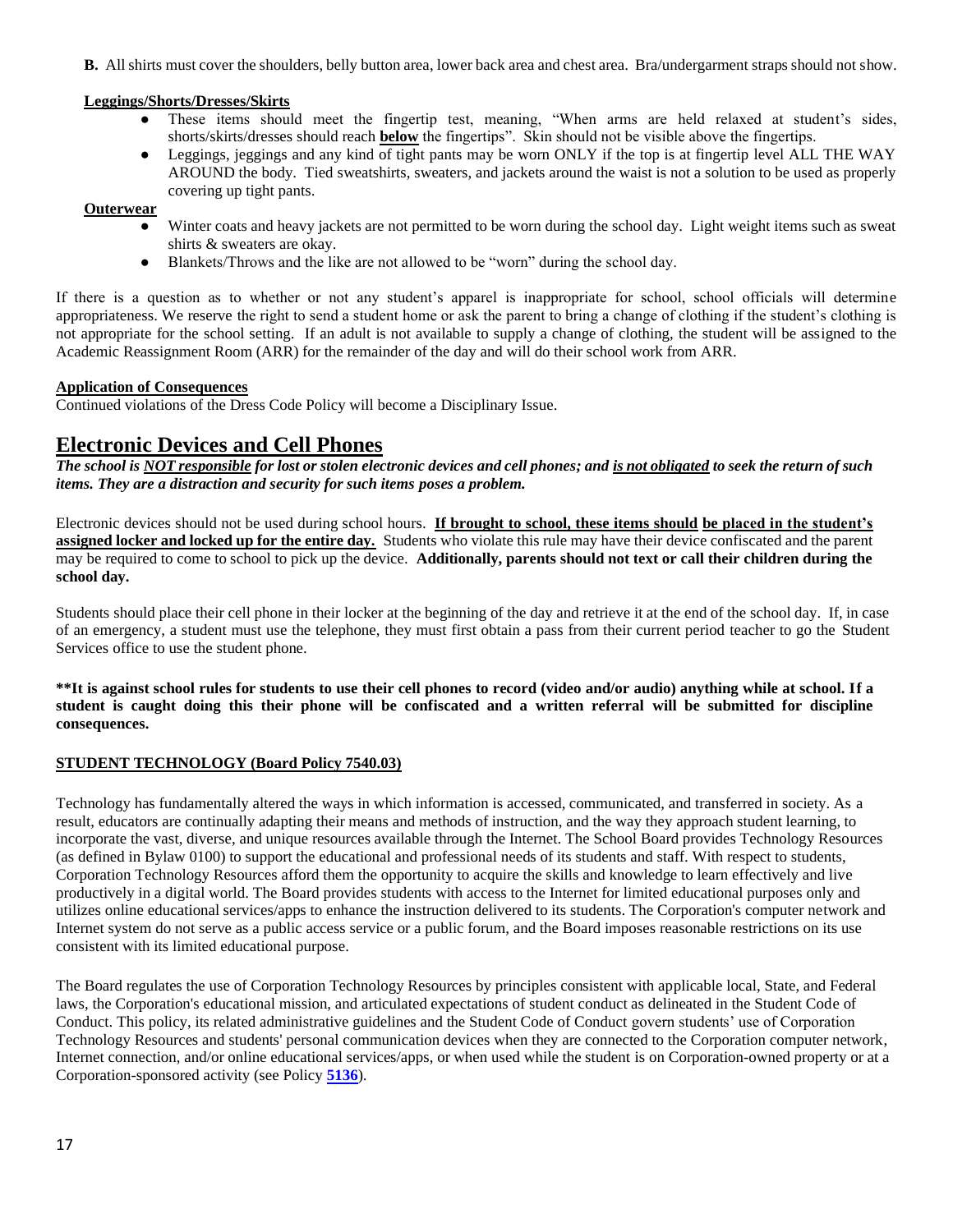Users are prohibited from engaging in actions that are illegal (such as libel, slander, vandalism, harassment, theft, plagiarism, inappropriate access, and the like) or unkind (such as personal attacks, invasion of privacy, injurious comment, and the like) when using Corporation Technology Resources. Because its Technology Resources are not unlimited, the Board also has instituted restrictions aimed at preserving these resources, such as placing limits on use of bandwidth, storage space, and printers.

Users have no right or expectation to privacy when using Corporation Technology Resources (including, but not limited to, privacy in the content of their personal files, e-mails, and records of their online activity when using the Corporation's computer network and/or Internet connection).

First, the Corporation may not be able to limit access technologically, through its Technology Resources to only those services and resources that have been authorized for the purpose of instruction, study and research related to the curriculum. Unlike in the past, when educators and community members had the opportunity to review and screen materials to assess their appropriateness for supporting and enriching the curriculum according to adopted guidelines and reasonable selection criteria (taking into account the varied instructional needs, learning styles, abilities, and developmental levels of the students who would be exposed to them), access to the Internet, because it serves as a gateway to any publicly available file server in the world, opens classrooms and students to electronic information resources that may not have been screened by educators for use by students of various ages.

Pursuant to Federal law, the Board has implemented technology protection measures that protect against (e.g., filter or block) access to visual displays/depictions/materials that are obscene, constitute child pornography, and/or are harmful to minors, as defined by the Children's Internet Protection Act. At the discretion of the Board or the Superintendent, the technology protection measures may be configured to protect against access to other material considered inappropriate for students to access. The Board also utilizes software and/or hardware to monitor online activity of students to restrict access to child pornography and other material that is obscene, objectionable, inappropriate and/or harmful to minors. The technology protection measures may not be disabled at any time that students may be using the Corporation Technology Resources if such disabling will cease to protect against access to materials that are prohibited under the Children's Internet Protection Act. Any student who attempts to disable the technology protection measures will be subject to discipline.

The Superintendent or Chief Technology Officer may temporarily or permanently unblock access to websites or online education services/apps containing appropriate material, if access to such sites has been blocked inappropriately by the technology protection measures. The determination of whether material is appropriate or inappropriate shall be based on the content of the material and the intended use of the material, not on the protection actions of the technology protection measures.

Parents/Guardians are advised that a determined user may be able to gain access to services and/or resources on the Internet that the Board has not authorized for educational purposes. In fact, it is impossible to guarantee students will not gain access through the Internet to information and communications that they and/or their parents may find inappropriate, offensive, objectionable or controversial. Parents of minors are responsible for setting and conveying the standards that their children should follow when using the Internet.

#### **STUDENT ACTIVITIES**

MSD of Lawrence Township has extensive extracurricular programs that include clubs and interscholastic athletics. We encourage as many students as possible to participate in these after-school activities.

When the school day is complete, unless special permission is granted by an administrator or a teacher (e.g. staying after school for teacher's help or a tutoring program), students are to leave the school building. This does not include students participating in school approved activities; however, those students should go directly to their activity meeting place (classroom, field, court, etc.…) and not linger in the school hallways. Students should be in their designated activity meeting place by 3:55 p.m.

#### **Eligibility:**

- A. Students are eligible to participate in sports if they have not reached their  $14<sup>th</sup>$  birthday in grade 7 and  $15<sup>th</sup>$  birthday in grade 8 of that school year.
- B. Sports Physicals: All students must have an up-to-date sports physical on file before they are allowed to try out for any sport.

Please see separate Student Athletic Handbook for more detailed eligibility rules and additional information.

#### **STUDENT DISCIPLINE**

**(Board Policy 5600)**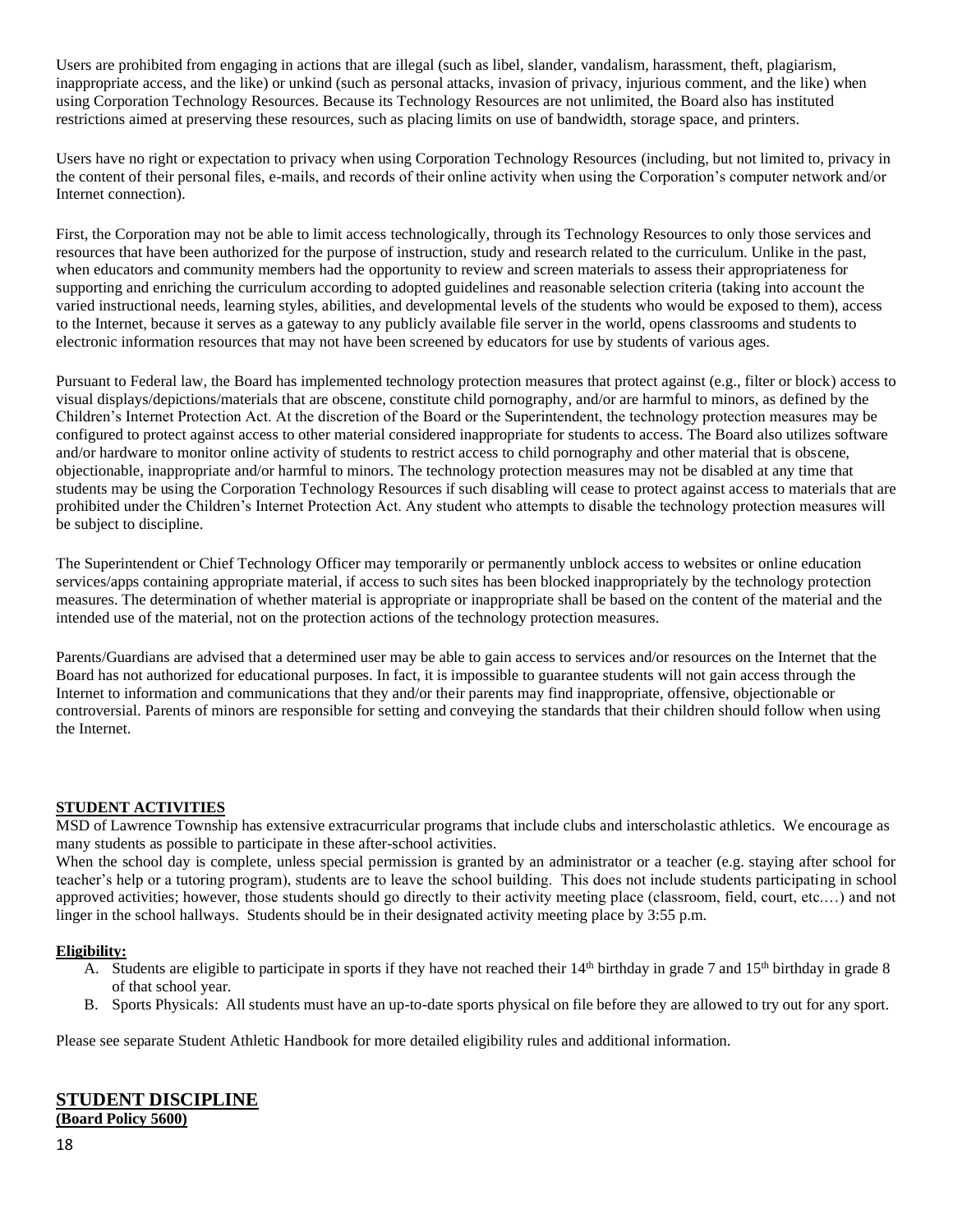The School Board acknowledges that conduct is closely related to learning and that an effective instructional program requires an orderly school environment, which is, in part, reflected in the behavior of students.

The Board believes that students should learn to assume responsibility for their own behavior and the consequences of their actions.

The Board requires each student of this Corporation to adhere to the Code of Conduct promulgated by the administration and to submit to such disciplinary measures as are appropriately assigned for infraction of those rules. Such rules shall require that students:

- A. Conform to reasonable standards of socially-acceptable behavior;
- B. Aspect the person and property of others;
- C. Preserve the degree of order necessary to the educational program in which they are engaged;
- D. Respect the rights of others;
- E. Obey constituted authority and respond to those who hold that authority.

The Superintendent will promulgate administrative guidelines for student conduct which carry out the purposes of this policy and;

- A. Are not arbitrary but bear a reasonable relationship to the need to maintain a school environment conducive to learning;
	- B. Do not discriminate among students;
	- C. Do not demean students;
	- D. Do not violate any individual rights constitutionally guaranteed to students.

The Superintendent will designate sanctions for the infractions of rules, excluding corporal punishment, which:

- A. relate in kind and degree to the infraction;
- B. help the student learn to take responsibility for his/her actions;
- C. are directed, where possible, to reduce the effects of any harm which may have been caused by the student's misconduct.

The Superintendent shall publish to all students and their parents the rules of this Corporation regarding student conduct, the sanctions which may be imposed for breach of those rules, and the due-process procedures that will be followed in administering the Code of Conduct. I.C. 20-33-8-1 et seq.

**Unacceptable Student Behavior** includes, but is not limited to:

#### **Major Disciplinary Offenses:**

- **1. Use or possession of Tobacco, or look-alike substance.**
- **2. Fighting, provoking a fight with words/text, provoking a fight via social media or any electronic device, or filming a fight.** Students can avoid a suspension for engaging in a fight by choosing an appropriate alternative such as:

(A). Walking away from the person wishing to fight and refusing to engage in that sort of solution, and/or

(B). Seeking the help of a staff member to avoid a fight, preferably at a point when counseling would be effective in reducing tensions.

- *\*1st Fight – possible up to 10 days Out-Of-School Suspension, arrest, and/or a request for expulsion.*
- **3. Forgery or alteration of school forms, admits for parents, or calls from parents.**
- **4. Disrespectful or insolent behavior** towards staff or severe disruption of the classroom.
- **5.** Insubordination: Failure to obey reasonable directions or request; verbal/physical abuse of staff; failure to identify yourself when requested to do so by a staff member, or to provide other complete and truthful information.
- **6. Theft and/or Possession of Stolen Goods:** Theft and/or possession of stolen goods, of goods that were found and kept as one's own, without a reasonable attempt to locate the owner. (Found items must be turned in to the bookstore, or the main office.) (Theft will result in an out-of-school suspension.)
- **7. Vandalism:** Students who have willfully damaged or destroyed school property or private property used in the course of school activities shall be required to make restitution.
- **8. Obscene language** of an aggressive nature, gestures, or material.
- **9. Explicit sexual conduct.**
- **10. False Reporting or Informing: (**I.C. 35-44-2-2- a). A student who gives a false report that a member of the staff has sexually harassed a student, or who gives false information to an administrator who is investigating a charge that a staff member has sexually harassed a student, knowing that the report or information is false, will be considered to have engaged in student misconduct and will be subject to discipline, including suspension or expulsion. b). A student who reports, by telephone, telegraph, mail or other written or oral communication, that the person or another person has placed or intends to place an explosive or other destructive substance in a building or transportation facility; or knowing the report to be false, commits false reporting, a class D felony.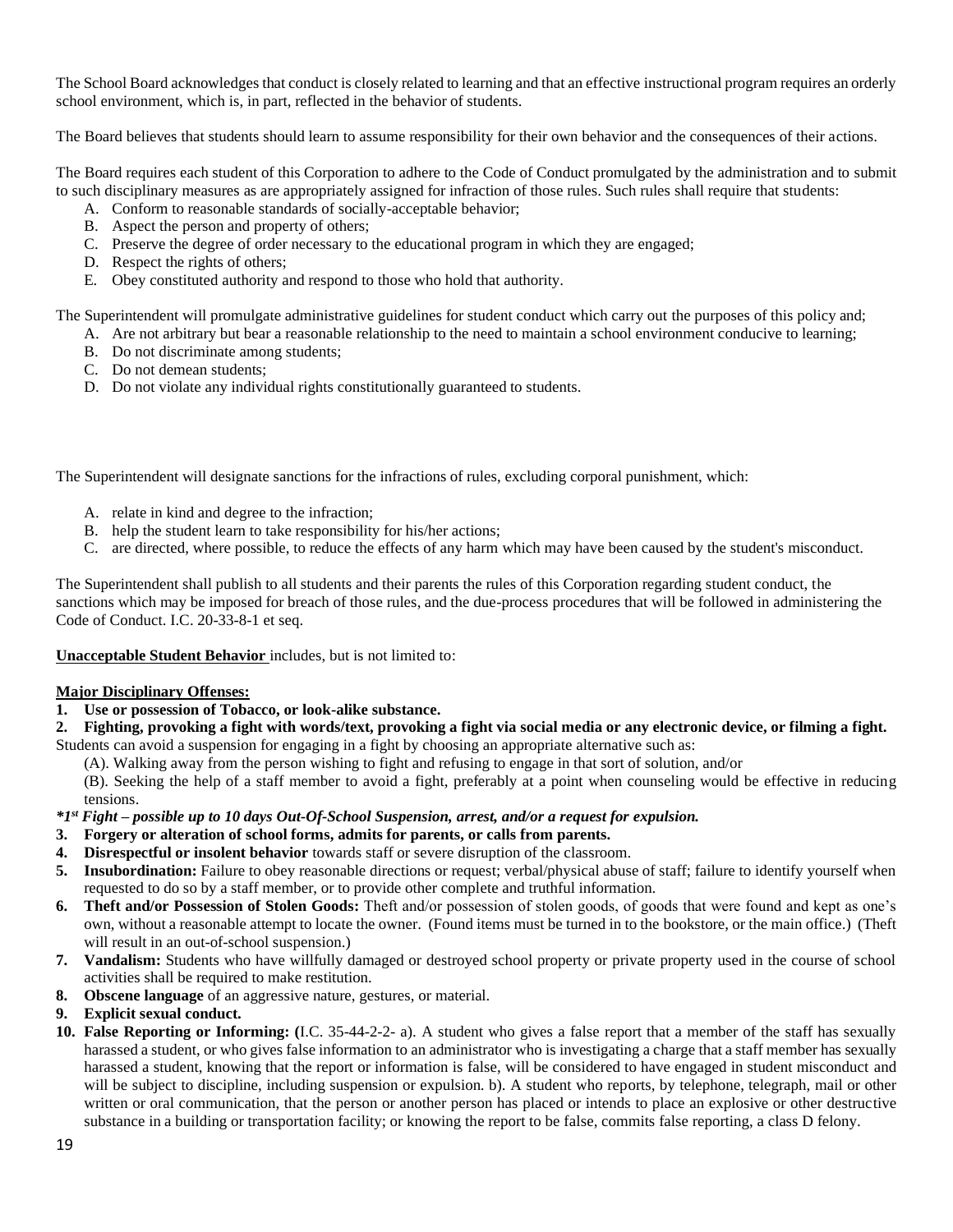- **11. Intimidation/Threat: (**I.C. 35-45-2-1) A student who communicates a threat to another person, with the intent that the other person engages in conduct against his will or the other person be placed in fear of retaliation for a prior lawful act. A threat means an expression, by words or action, of intent to unlawfully injure the person threatened or another person or damage property; expose the person threatened to hatred, contempt, disgrace or ridicule.
- **12. Harassment:** *I.C.35-45-2-2.* A person who, with intent to harass, annoy, or alarm another person but with no intent of legitimate communication; 1) makes a phone call, whether or not a conversation ensues, 2) communicates with a person by mail or other written form 4) uses a computer network or other form of electronic communication to communicate with a person or transmit an obscene message or indecent or profane words to a person; commits harassment, a class B misdemeanor.
- **13. Cutting class or other assignments:** Leaving school grounds without permission of authorized staff. Failure to serve assigned detentions. (Leaving school after having once arrived is illegal without authorization from the main office.)
- **14. Cheating**
- **15. Horse-playing, or "just playing around"** in the halls and in classrooms.
- **16. Failure to comply:** Failing in a substantial number of instances to comply with the directive of teachers or other school personnel during any period of time when the student is properly under their supervision, where the failure constitutes and interference with school purposes or an educational function.
- **17. Safety Violation:** Any willful or potentially dangerous act that violates safety rules and endangers students or staff including instigating arguments/fights.
- **18. Possession of live rounds of ammunition is grounds for expulsion.**
- **19. Any violation of other state or federal laws.**
- **20. Use of School Keys or Forms:** Theft, unauthorized use of, or possession of school keys or forms is a threat to security and, therefore, an expellable offense.
- **21. Gambling**
- **22. De-pantsing:**Pulling down the pants, shorts, skirts of students will result in an automatic out of school suspension and is considered to be an incident of sexual harassment.
- **23. Unauthorized Computer Access:** Accessing any school computer, computer system, or computer network without consent of authority. "Access" means to approach, instruct, communicate with, store data in, and retrieve data from, or make use of the resources of any computer, computer system, computer network or any component such items.
- **24. Gang affiliation or activity that causes violence may be expellable.**
- **25. Sexual harassment/misconduct:** Defined as touching of a sexual nature or using verbal comments of a sexual nature that is not welcomed, uninvited, or unwanted.
- **26. Weapon/Possession of a knife, cutting tool, needle, or pin, of any kind:** Items of this kind used in classrooms will be supplied by the teacher and are not to leave the classroom.
- **27. Trespassing:** Any student who appears in the school building or on school grounds without direct supervision of a staff member either before or after normal school hours is guilty of trespassing.
- **28. Gun/Look-Alike:** A look-a-like weapon is a device that simulates a firearm (ex. pellet gun; BB gun, plastic gun) or an explosive device (ex. hand grenade or bomb) can result in disciplinary action, including suspension and expulsion.
- **29. Loitering: When the school day is completed**, unless special permission is granted by an administrator or a teacher (e.g. staying after school for teacher's help or a tutoring program), **students are to leave the school building**. This does not include students participating in school approved activities.
- **30. Misuse of school technology**
- **31. Controlled Substance/Drugs:** Under the influence or possession.
- **32. Controlled Substance/Alcohol:** Under the influence or possession.
- **33. Bullying**
- **34. Battery/Physical Assault:** On another student and/or a staff member.
- **35. Threatening Behavior:** Verbal and/or physical aggression.
- **36. Failure to report an infraction of the Code of Conduct to school officials.** If a student is knowledgeable of an infraction committed, and does not report it to school administration, that student is subject to disciplinary action.
- **37. Any offense not named but cited in INDIANA CODE 20-33-8**

#### **Minor Disciplinary Offenses:**

- **1.**Display of affection such as body contact or kissing.
- **2.**Corridor disruption such as yelling, loitering, hitting walls/lockers, looking in windows of a class in session.
- **3.**Out of assigned area or accessing lockers during a non-authorized time.
- **4.**Willful refusal to pay school fines or school financial obligations.
- **5.**Disregard for classroom rules.
- **6.**Failure to observe lunchroom rules.
- **7.**Profanity.
- **8.**Inappropriate dress.
- **9.**Littering
- 20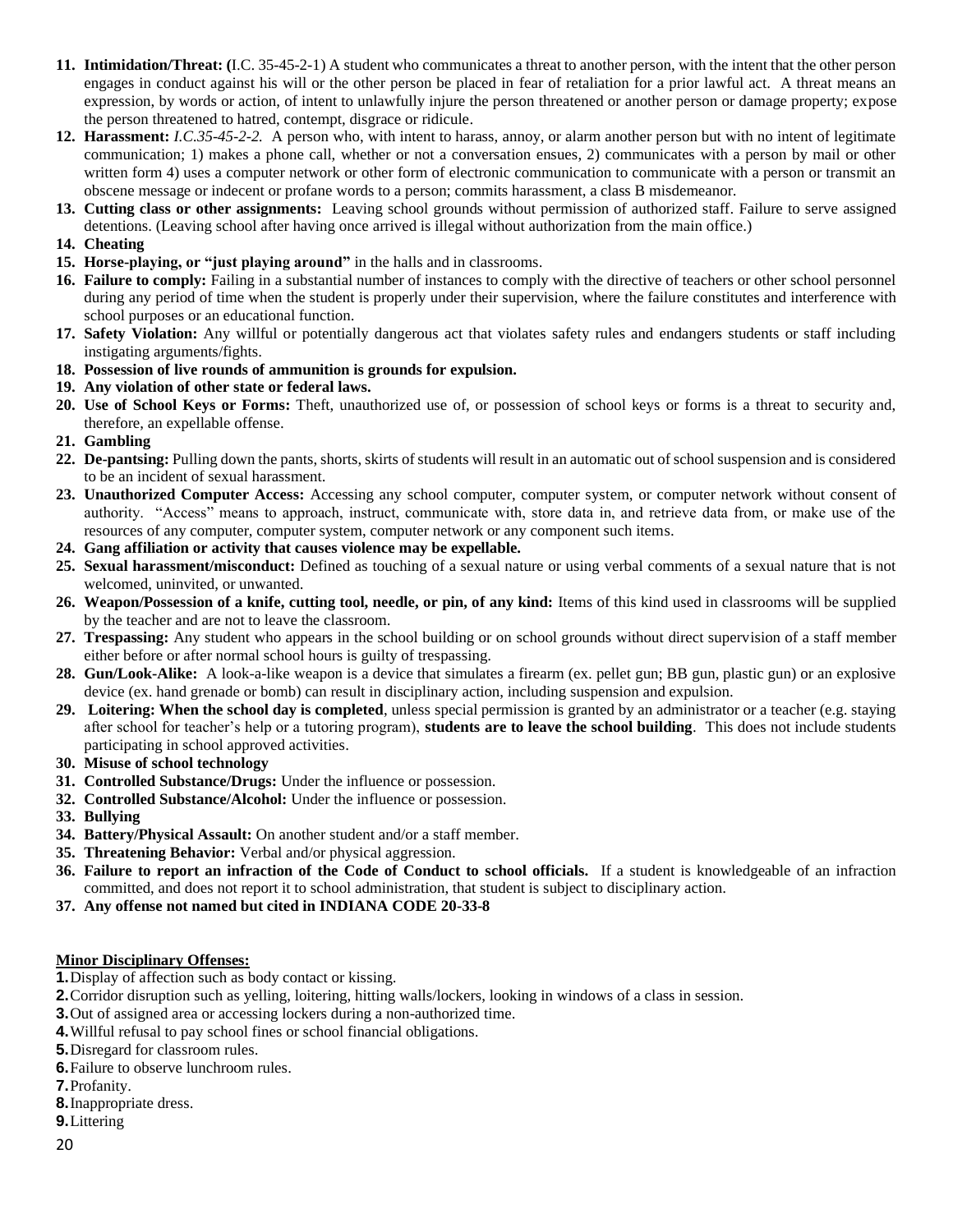**10.** Failure to Show to assigned consequences such as Lunch Detention, After School Detention, Saturday Detention…

#### **Other Offenses:**

A student, who violates an expellable school code of conduct rule on the last day of school, can be recommended for expulsion for up to (2) full semesters.

#### **Application of Consequences:**

**A major offense might result in a recommendation for expulsion, depending upon the severity of the offense.** (The offenses, which fall into this category, are listed in Indiana Code 20-33-8-14)

**Out-of-school suspension** is the removal of a student from school for **ten (10) days or less.** Suspension days are counted as unexcused absences.

**Expulsion** is removal of a student from school for a period of **one (1) or two (2) semesters. A recommendation for expulsion may be made after a student reaches 10 plus referrals for "major and/or minor offenses."** 

Disciplinary records are kept separate from academic records. Disciplinary information is not included on students' accumulative record. Disciplinary files do not follow the students after grades 6, 8, and 12.

#### **Aggressive and Violent Student Behavior**

#### **Process:**

- **1.** All confrontations will be reported to the school administrator verbally and documented in writing in a timely manner.
- **2.** A school administrator will investigate all incidents of aggression or violence in a timely manner.

#### **Consequences:**

- **1.** All students involved in aggressive or violent behavior will be referred to the school administrator.
- **2.** Students involved in aggressive or violent behavior may receive a minimum of five days out-of-school suspension for the **FIRST OFFENSE**, up to ten days out-of-school suspension for the **SECOND OFFENSE**, and may result in a recommendation for expulsion from school for the remainder of the semester or school year.
	- **Based on the severity of the incident a student may be suspended 10 days with a recommendation for expulsion for their first offense.**
- **3.** Students that agitate an incident or belittle others will be referred to the administrator and will receive disciplinary action**.** Subsequent violations will result in a five-day out-of-school suspension and possible expulsion from school.

The victim will be referred to the administrator for investigation and consultation. This student will not return to classes until the degree or involvement is determined. Parents will be informed in a timely manner.

#### **SUSPENSION AND EXPULSION OF STUDENTS WITH DISABILITIES (Board Policy 5605)**

In matters relating to the discipline of students with disabilities, the Board shall abide by Federal and State laws and regulations regarding suspension and expulsion.

The Superintendent shall establish administrative guidelines and require that the guidelines are followed when disciplining any student with a disability. I.C. 20-33-8-34, 20 U.S.C. 1400 et seq., 29 U.S.C. 794, 34 C.F.R. Part 104, 34 C.F.R. Part 300, 34 C.F.R. Part 301, 511 IAC 7-44-1 through 10.

#### **SUSPENSION AND EXPULSION OF STUDENTS (Board Policy 5610)**

The School Board recognizes that removal from the educational programs of the Corporation, whether by suspension or expulsion, is the most severe sanction that can be imposed on a student in this Corporation and one that cannot be imposed without due process since removal deprives a child of the right to an education.

No student is to be suspended and/or expelled from an activity, program, or a school unless his/her behavior represents misconduct or substantial disobedience while the student is on school grounds immediately before or during school hours, or immediately after school hours, or at any other time when the school is being used by a school group; off school grounds at a school activity, function, or event; or traveling to or from school or a school activity, function, or event.

In addition to the grounds specified above, a student may be suspended or expelled for engaging in unlawful activity on or off school grounds if the unlawful activity may reasonably be considered to be an interference with school purposes or an educational function, or the student's removal is necessary to restore order or protect persons on school property, including any unlawful activity during weekends, holidays, other school breaks, and the summer period when a student may not be attending classes or other school functions.

Furthermore, a student may be suspended or expelled for bullying, regardless of the physical location in which the bullying occurred, whenever: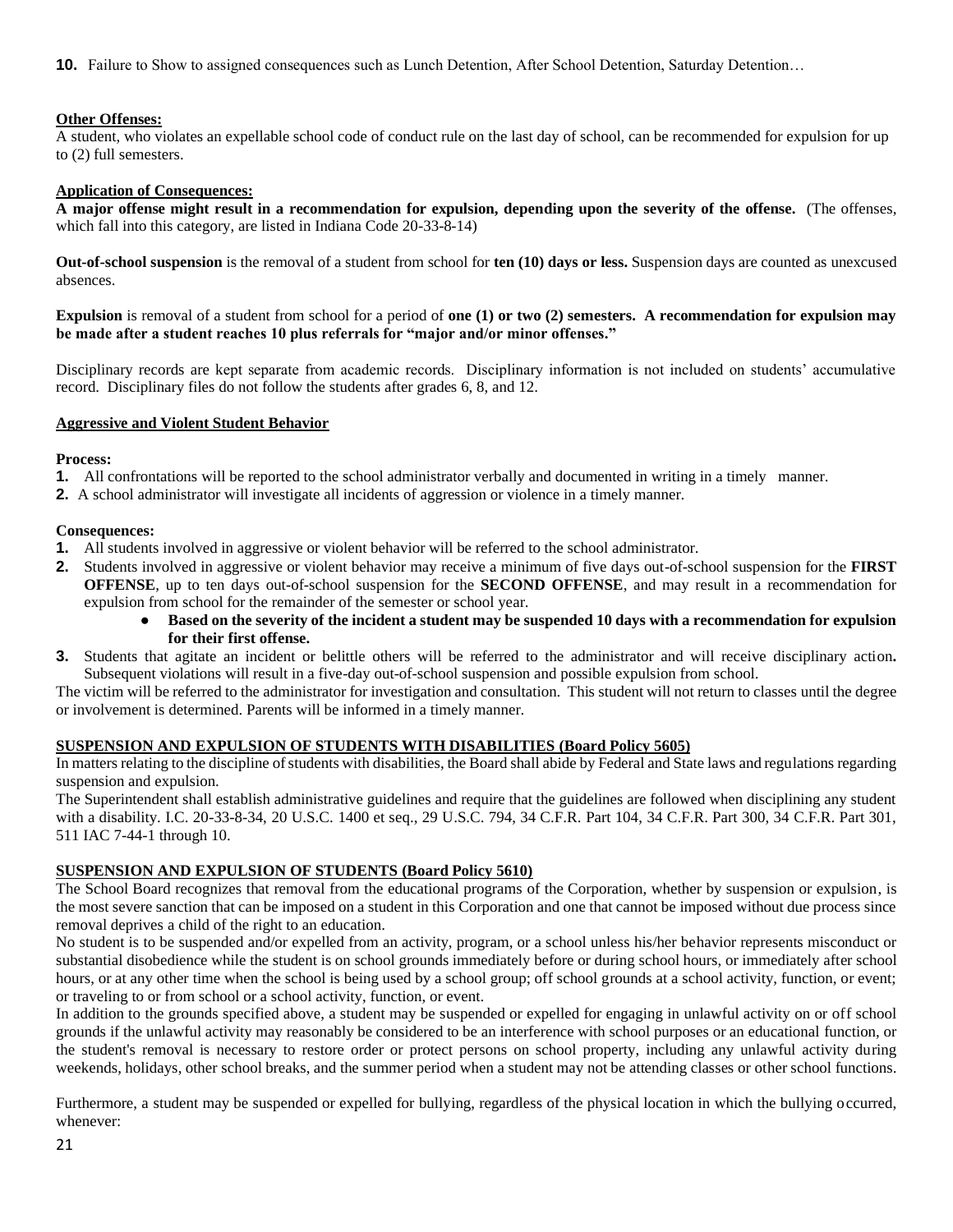- A. The individual committing the bullying behavior and any of the intended targets of the bullying behavior are students attending a school within a school corporation; and
- B. Disciplinary action is reasonably necessary to avoid substantial interference with school discipline or prevent an unreasonable threat to the rights of other to a safe and peaceful learning environment.

A Student Code of Conduct, approved by the Board, shall specify the procedures to be followed by school officials when administering this policy. In addition to the procedural safeguards and definitions set out in this policy and the student/parent handbook, the procedures set forth in Policy 5605 shall apply to students identified as disabled under IDEA.

For purposes of this policy and the Superintendent's administrative guidelines, the following definitions shall apply:

- A. "Suspension" means any disciplinary action that does not constitute an expulsion whereby a student is separated from school attendance for a period not to exceed ten (10) school days. A student may be suspended for a longer period of time in accordance with the provisions of I.C. 20-33-8-23 pending expulsion.
- B. "Expulsion" shall be the removal of a student from the schools of this Corporation for a period not to exceed the number of school days remaining in the school year in which the incident took effect, if the incident occurs during the first semester. If the incident occurs in the second semester, the Superintendent may expel the student for the remainder of the current school year, summer school, and the first semester of the next school year in accordance with the provisions of I.C. 20-33-8-26.

Any student who brings a firearm, as defined in I.C. 35-47-1-5, or a destructive device, as defined in I.C. 35-47.5-2-4 to school or onto school property or at a school-related activity or is in possession of a firearm shall be expelled for at least one (1) calendar year unless the Superintendent reduces the punishment for reasons justified by the particular circumstances of the incident.

If the student brings a deadly weapon as defined in I.C. 35-31.5-2-86 onto Corporation property or is found to possess a deadly weapon on Corporation property or at a school-related activity, s/he may be expelled for a period of not more than one (1) calendar year unless the Superintendent reduces the punishment for reason justified by the particular circumstances of the incident. The Superintendent shall notify the law enforcement agency designated by the Prosecuting Attorney immediately when a student possesses a firearm, destructive device, or deadly weapon on school property or at a school-related activity.

The Superintendent shall ensure that a copy of this policy is sent to the State Department of Education as well as a description of the circumstances surrounding any expulsions for the above-stated firearms or weapons offense together with the name of the school, the number of students so expelled, and the types of firearms or weapons that were brought on Corporation property.

The Board of School Trustees has voted not to hear any expulsion appeals. Instead, appeals of expulsion must be filed with the County Court.

The Superintendent shall develop administrative guidelines which provide appropriate procedures for implementing this policy and comply with applicable statutes.

The Superintendent shall report all expulsions and second suspensions to the Bureau of Motor Vehicles in accordance with law and the Bureau's guidelines. I.C. 20-33-8-13.5 et seq., 35-31.5-2-86, 35-47-1-5, 35-47.5-2-4 20 U.S.C. 7151

#### **ANTI-BULLYING (Board Policy 5517.01)**

The Metropolitan School District of Lawrence Township is committed to providing a safe, positive, and nurturing educational environment for students to learn and achieve. The School Corporation promotes positive relationships between members of the school community. Therefore, bullying behavior between staff members or between staff and student third parties will not be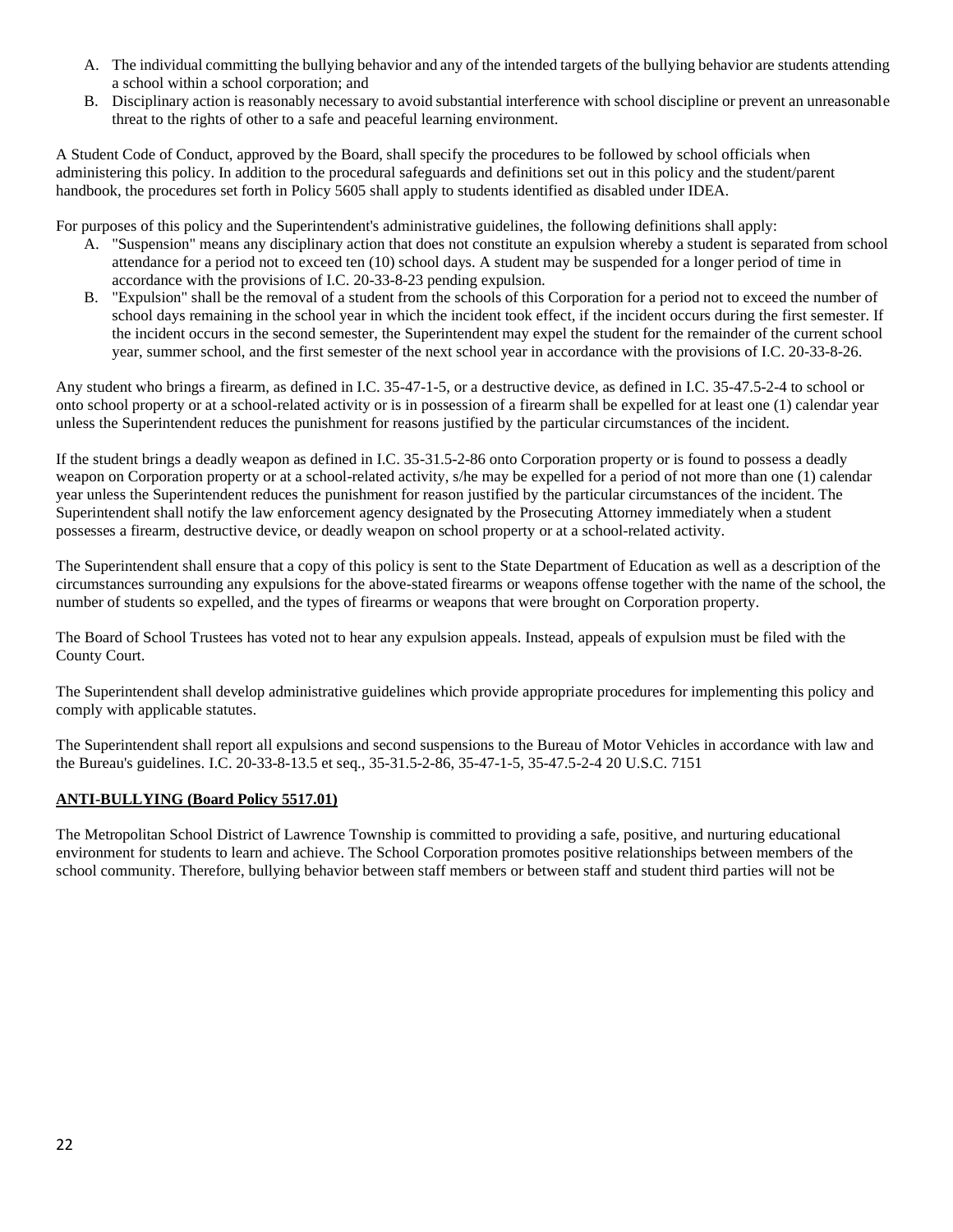tolerated. Bullying behavior causes physical, psychological, and emotional harm to students and interferes with their ability to learn and participate in school activities.

This Policy applies when a student is on school grounds, immediately before or during school hours, immediately after school hours, or at any other time when the school is being used by a school group; off school grounds at a school activity, function, or event; traveling to or from school or a school activity, function, or event; or, using property or equipment provided by the school.

This Policy applies regardless of the physical location when:

- A. The individual committing the bullying behavior and any of the intended targets of the bullying behavior are students attending a school within the Corporation; and
- B. The bullying behavior results in a substantial interference with school discipline or an unreasonable threat to the rights of others to a safe and peaceful learning environment.

Bullying may take various forms, including, without limitation, one or more of the following: harassment, threats, intimidation, stalking, physical violence, sexual harassment, sexual violence, theft, public humiliation, destruction of property, or retaliation for asserting or alleging an act of bullying. Bullying is prohibited by Metropolitan School District of Lawrence Township. Students who commit any acts of bullying are subject to discipline including, but not limited to, suspension, expulsion, arrest, and/or prosecution. The School Corporation prohibits bullying through the use of data or computer software that is accessed through any computer, computer system, or computer network.

#### **Definitions** - Bullying

- A. As defined by IC 20-33-8-0.2, "bullying" means overt, unwanted, repeated acts or gestures, including verbal or written communications or images transmitted in any manner (including digitally or electronically), physical acts committed, aggression, or any other behaviors, that are committed by a student or group of students against another student with the intent to harass, ridicule, humiliate, intimidate, or harm the targeted student and create for the targeted student an objectively hostile school environment that:
	- 1. Places the targeted student in reasonable fear of harm to the targeted student's person or property;
	- 2. Has a substantially detrimental effect on the targeted student's physical or mental health;
	- 3. Has the effect of substantially interfering with the targeted student's academic performance; or
	- 4. Has the effect of substantially interfering with the targeted student's ability to participate in or benefit from the services, activities, and privileges provided by the school.
- B. This term may not be interpreted to impose any burden or sanction on, or include in the definition of the term, the following: a. Participating in a religious event.
	- b. Acting in an emergency involving the protection of a person or property from an imminent threat of serious bodily injury or substantial danger.
	- c. Participating in an activity consisting of the exercise of a student's rights protected under the First Amendment to the United States Constitution or Article I, Section 31 of the Constitution of the State of Indiana, or both.
	- d. Participating in an activity conducted by a nonprofit or governmental entity that provides recreation, education, training, or other care under the supervision of one or more adults.
	- e. Participating in an activity undertaken at the prior written direction of the student's parent
	- f. Engaging in interstate or international travel from a location outside Indiana to another location outside Indiana.

#### **Education**

The School Corporation will provide training and/or instruction on anti-bullying prevention and policy to all students in grades 1 through 12, as well as staff, in accordance with Indiana law.

#### **Reporting**

Anyone who has knowledge of conduct in violation of this policy should immediately report the situation to an appropriate staff member such as a teacher, school counselor, or administrator (including the Superintendent). All staff who observe or receive a report of suspected bullying shall notify the principal or designated school administrator in charge of receiving reports of suspected bullying within the same day. In the event when allegations of bullying are reasonably substantiated, bullying reports to the Department of Child Services and/or law enforcement must be made as required by law, such as when a staff member believes that a student is the victim of abuse or neglect. Any person who makes a report of bullying and requests to remain anonymous will not be personally identified as the reporter or complainant to the extent permitted by law. The School Corporation will act appropriately to discipline staff members who receive a report of bullying and fail to initiate or conduct an investigation of a bullying incident and for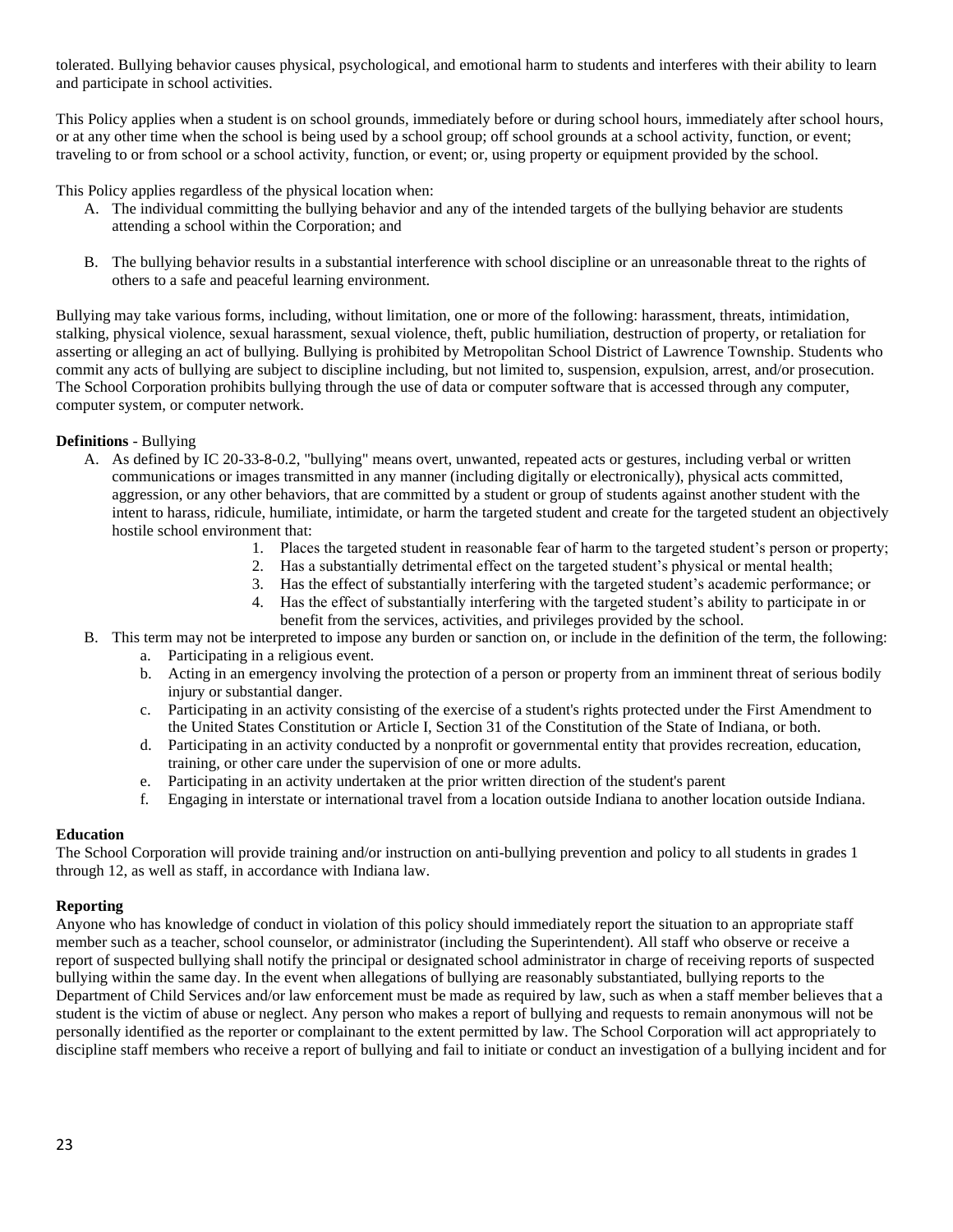persons who falsely report an incident of bullying. The School Corporation will act appropriately to discipline students or staff members who make false reports of bullying.

#### **Investigation**

The principal or designated school administrator shall investigate immediately all reports of bullying. Information relating to the investigation will be gathered using means including, but not limited to: witness interviews, request for written witness statements, record identification and review, and an assessment of whether bullying occurred.

#### **Intervention/Responses**

If a report of suspected bullying is substantiated through an investigation, then the School Corporation shall take appropriate intervention and responses as consistent with policy and procedure. The School Corporation will take prompt and effective steps reasonably calculated to stop the bullying, remedy the bullying, and prevent the bullying from recurring. Interventions and responses include, but are not limited to: separating the bully and the target; follow-up school counseling for the target; bullying education for the bully; and prompt disciplinary action against the bully. These steps should not penalize the target of the bullying. Disciplinary actions against the bully may include, but are not limited to: suspension and expulsion for students; discharge for employees; exclusion for parents, guests, volunteers, and contractors; and removal from any office for governing body members. Also, if the acts of bullying rise to the level of criminal offense the matter may be referred to law enforcement. The School Corporation may discuss the availability of counseling and other intervention services.

#### **Parental Involvement**

Parents are encouraged to be involved in the process of minimizing bullying. If a parent desires the assistance of the School Corporation to address a bullying situation, the parent must notify an appropriate school official of the situation in a timely manner. In addition, parents of students suspected of bullying will be notified with a phone call or through other appropriate means of communication. Parents of students suspected of being the target of acts of bullying will also be notified with a phone call or through other means of appropriate communication. Parent notifications will occur in an expedited manner within two (2) school days after the designated school administrator receives the report of suspected bullying. Parents of students who are disciplined for acts of bullying will be involved in the disciplinary process consistent with the law and School Corporation policy.

The Superintendent is directed to develop appropriate procedures and guidelines related to reporting, investigating and interventions. I.C. 5-2-10.1, 20-20-8-8, 20-30-5-5.5, 20-33-8-0.2, 20-33-8-13.5, 20-34-6-1

#### **WEAPONS (Board Policy 5772)**

The Board prohibits students from possessing, storing, making, or using a weapon in any setting that is under the control and supervision of the Corporation for the purpose of school activities approved and authorized by the Corporation including, but not limited to, property leased, owned, or contracted for by the Corporation, a school-sponsored event, or in a Corporation vehicle.

Generally, the possession of a firearm in or on school property, in or on property that is being used by a school for a school function, or on a school bus is a felony (I.C. 35-47-9-2) and is prohibited by Board policy. However, State law permits a person who may legally possess a firearm to maintain that firearm if it is locked in the person's trunk, kept in the glove compartment of the person's locked vehicle, or stored out of plain sight in the person's locked vehicle. This exception does not apply to students unless it is a high school student who is a member of a shooting sports team and the principal has approved the student keeping a firearm concealed in the student's motor vehicle on days the student is competing or practicing as a member of a shooting sports team. This exception also does not apply to former students if the person is no longer enrolled in school due to a disciplinary action within the previous twentyfour (24) months.

The term "weapon" means any object which, in the manner in which it is used, intended to be used, or represented, is capable of inflicting serious bodily harm or property damage, as well as endangering the health or safety of persons. Weapons include, but are not limited to, firearms, tasers, handguns, stun guns, guns of any type whatsoever, including air and gas-powered guns (whether loaded or unloaded), knives, razors, clubs, electric weapons, chemical weapons, metallic knuckles, martial arts weapons, ammunition, and destructive devices (bombs, incendiary, grenade, Molotov cocktail, rocket with a propellant charge of more than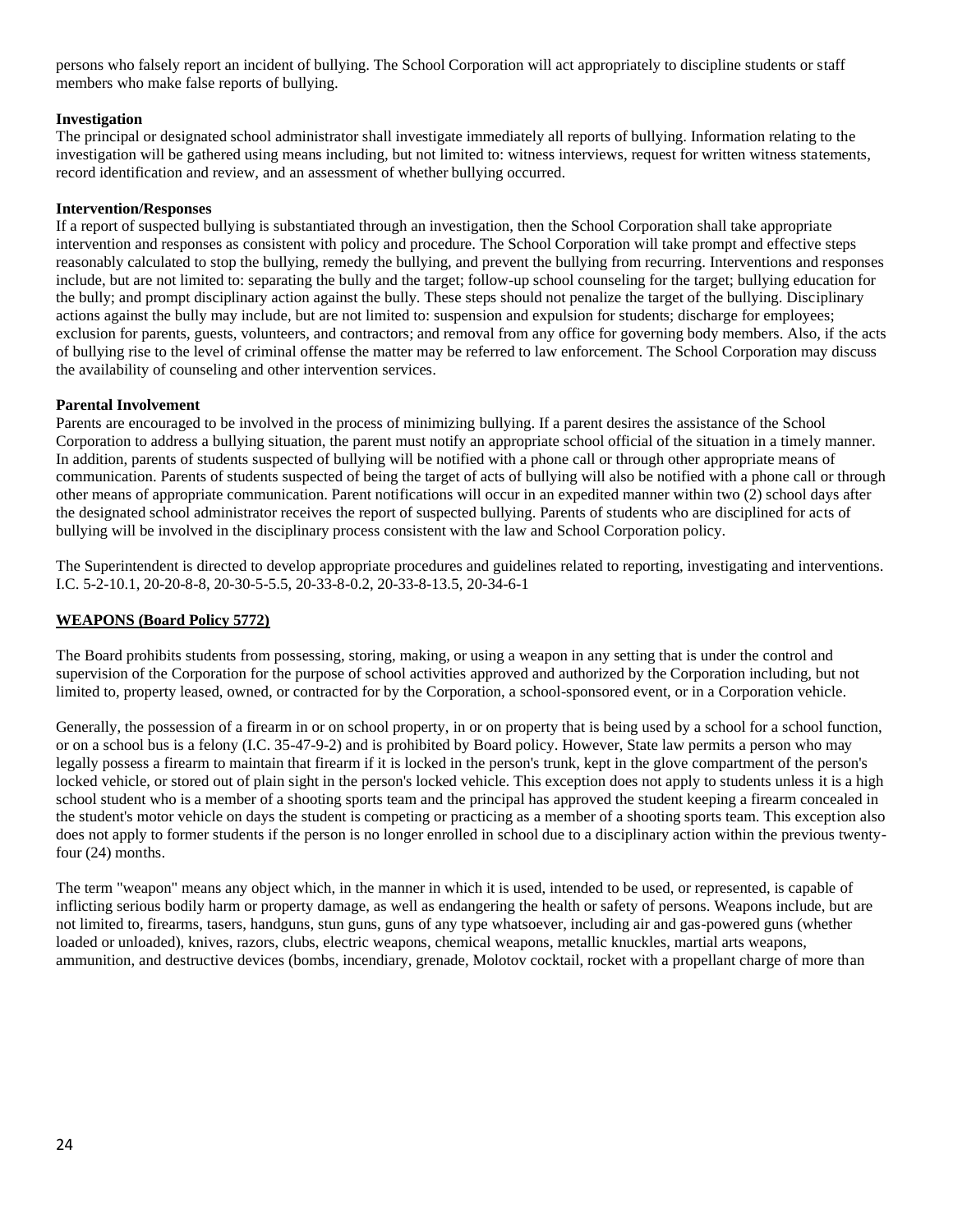four (4) ounces, etc.). A "knife" is defined as "an instrument that: 1) consists of a sharp edge or sharp pointed blade capable of inflicting cutting, stabbing, or tearing wounds; and 2) is intended to be used as a weapon." I.C. 35-47-5-2.5(a)

This policy will also encompass such actions as possession of look-alike items, false fire alarms, bomb threats, or intentional calls to falsely report a dangerous condition.

The Superintendent will report any student who violates this policy to the student's parents or guardians and to the law enforcement agency having jurisdiction over the property where the offense occurs. The student also may be subject to disciplinary action, up to and including expulsion.

Exceptions to this policy include:

- A. Items approved by a principal as part of a class or individual presentation under adult supervision, if used for the purpose of and in the manner approved; (Working firearms and ammunition shall never be approved.)
- B. Theatrical props used in appropriate settings;
- C. Starter pistols used in appropriate school related sporting events;

I.C. 20-33-8-16, I.C. 20-33-9-1 et seq. I.C. 35-47-5-2.5 I.C. 35-47-9 20 U.S.C. 7151

#### **DUE PROCESS RIGHTS (Board Policy 5611)**

The School Board recognizes the importance of safeguarding a student's constitutional rights, particularly when subject to the Corporation's disciplinary procedures.

The Superintendent shall establish administrative guidelines to ensure that all members of the staff follow due process procedures when dealing with students. In addition, a statement of due process rights is to be placed in all student handbooks in a manner that will facilitate understanding by students and their parents. I.C. 20-33-8-19

#### **Administrative Rules for Student Discipline**

School officials may find it necessary to discipline students when their behavior interferes with school purposes or educational functions of the school corporation. In accordance with the provisions of I.C.20-33-8, administrators and staff members may take the following actions:

#### 1. REMOVAL FROM CLASS OR ACTIVITY -TEACHER:

- a) A teacher may remove a student from the teacher's class or activity for a period of up to 1 day.
- b) Upon recommendation of the building principal or his/her designee may extend this removal for up to 5 school days.
- c) If a teacher removes a student from class, administration may place the student in one of the following settings: another appropriate class, another appropriate setting, or in-school suspension. The student may not be placed back into the original class until the principal or designee has a meeting with the teacher, the student, and or a telephone conference with student's parents to determine an appropriate behavior plan for the student. If the parents do not attend this meeting within a reasonable time, the principal may place the student in another class or educational setting, such as the Academic Reassignment Room.

2. SUSPENSION FROM SCHOOL - PRINCIPAL: A school principal (or designee) may deny a student the right to attend school and/or take part in any school function for a period of up to 10 school days [not to exceed 10 days].

3. EXPULSION: A student may be expelled from school for a period no longer than the remainder of the current semester plus the following semester. In cases where the student is being expelled for possession of a firearm, a destructive device, or a deadly weapon, the maximum length of the expulsion period is listed under the Grounds for Suspension and Expulsion, Section C and Section D.

#### **Grounds for Suspension or Expulsion**

The grounds for suspension or expulsion listed in Section A below apply when a student is:

- a. On school grounds immediately before, during, and immediately after school hours and at any other time when the school is being used by a school group (including summer school);
- b. Off school grounds at a school activity, function, or event; or
- c. Traveling to or from school or a school activity, function, or event.

A violation by a student of a rule listed in Sections A and B is subject to a range of disciplinary consequences imposed by teachers or administrators intended to be progressive in nature and move to a more serious consequence with each violation of the same or similar rule. In recognizing that violations of certain rules and the resulting consequences will be dependent upon the age of the student, the number of prior violations and the severity of the violation, the principal of each building level shall develop the minimum and maximum consequences for each rule for their building that is to be approved by the board annually and published in the student handbook for each building. The appropriate consequence should be the least severe that will adequately address any danger to the student and other persons, prevent further disruption of activities, and promote student achievement.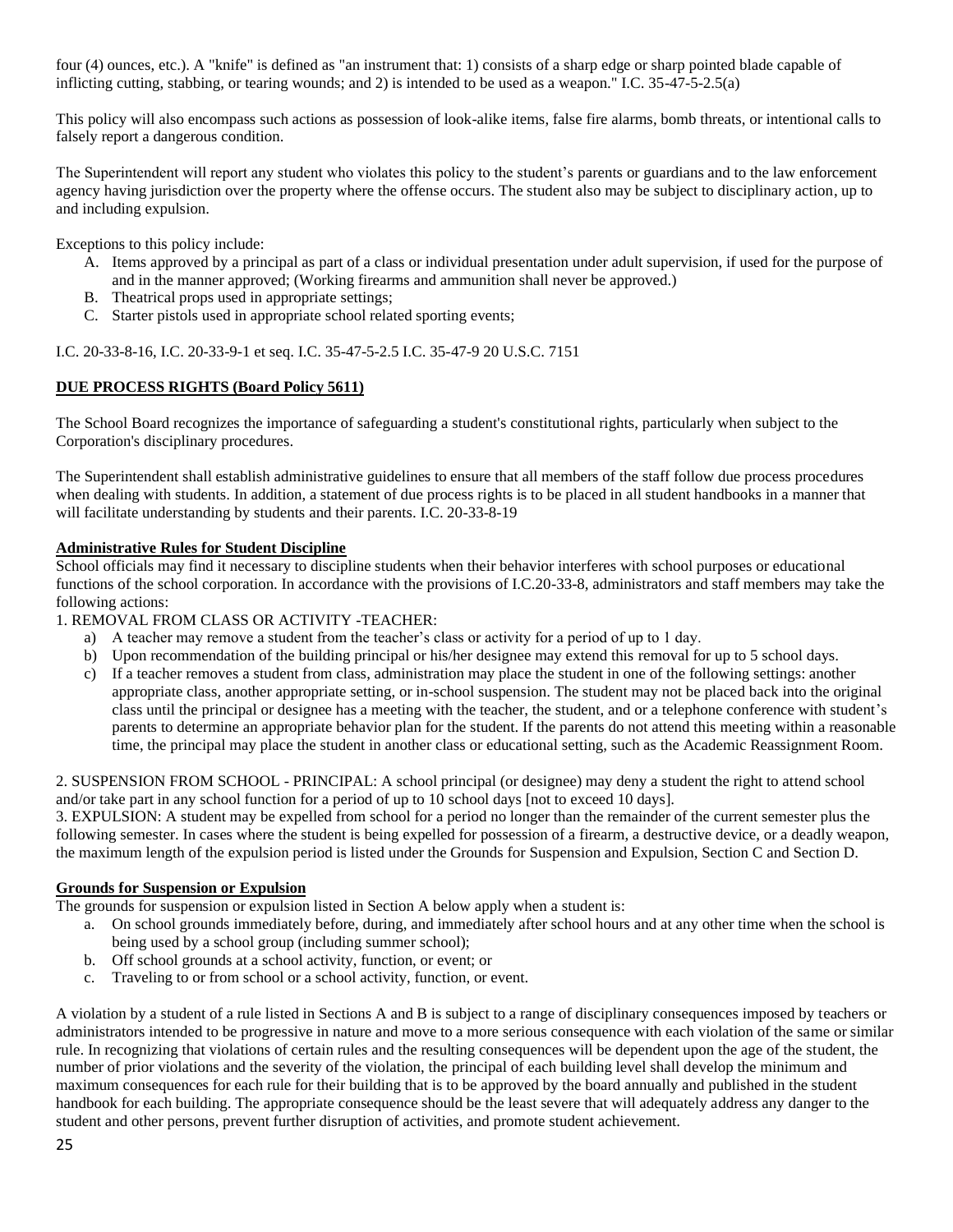#### **Student Misconduct and/or Substantial Disobedience**

Grounds for suspension or expulsion are student misconduct and/or substantial disobedience. The following rules define student misconduct and/or substantial disobedience, but are not limited to the reasons for which a student may be suspended or expelled:

- 1. Using violence, force, noise, coercion, threat, intimidation, fear, passive resistance, or other conduct constituting an interference with school purposes, or urging other students to engage in such conduct. The following enumeration is only illustrative and not limited to the type of conduct prohibited by this rule:
	- a. Occupying any school building, school grounds, or part thereof with intent to deprive others of its use.
	- b. Blocking the entrance or exits of any school building or corridor or room therein with room.
	- c. Setting fire to or damaging any school building or school property.
	- d. Prevention of or attempting to prevent by physical act or intimidation the convening or continued functioning of any school or education function, or of any meeting or assembly on school property.
	- e. Continuously and intentionally making noise or acting in any manner so as to interfere with the ability of any teacher or any other school personnel to conduct or participate in an education function.
	- f. Use of pepper spray or mace inside school and/or school grounds except for purposes of self defense.
- 2. Engaging in any kind of aggressive behavior that does physical or psychological harm to another person or urging of other students to engage in such conduct. Prohibited conduct includes coercion, harassment, bullying, hazing, or other comparable conduct.
- 3. Engaging in violence and/or threat of violence against any student, staff member, and/or other persons. Prohibited violent or threatening conduct includes threatening, planning, or conspiring with others to engage in a violent activity.
- 4. Causing or attempting to cause damage to school property, stealing or attempting to steal school property.
- 5. Causing or attempting to cause damage to private property, stealing or attempting to steal private property. Intentionally causing or attempting to cause physical injury or be having in such a way as could reasonably cause physical injury to any person. Action undertaken to the extent necessary to protect one's self or some other person from physical injury does not constitute a violation of this provision if the student is not able to obtain adult assistance to address the situation in a timely fashion.
- 6. Threatening or intimidating any person for any purpose, including obtaining money or anything of value from any person or for the purpose of, or with the intent of, preventing the person from participation in school or school activities.
- 7. Threatening (whether specific or general in nature) injury to persons or damage to property, regardless of whether there is a present ability to commit the act.
- 8. Failing to report the actions or plans of another person to a teacher or administrator where those actions or plans, if carried out, could result in harm to another person or persons or damage property when the student has information about such actions or plans.
- 9. Possessing, handling, or transmitting a knife or gun or any object that can reasonably be considered a weapon is represented to be a weapon, or looks like a weapon or possessing, handling or transmitting live rounds of ammunition.
- 10. Possessing, using, transmitting, or being affected by any controlled substance, prescription drug, narcotic drug, synthetic drug, hallucinogenic drug, amphetamine, barbiturate, marijuana, alcoholic beverage, intoxicant or depressant of any kind, or any paraphernalia used in connection with the listed substances. Also prohibited is the consumption of any of the stated substances immediately before attending school or a school function or event.

Exception to Rule 11: a student with a chronic disease or medical condition may possess and self-administer prescribed medication for the disease or condition if the student's parent has filed a written authorization with the building principal. The written authorization must be filed annually. The written authorization must be done by a physician and must include the following information:

- 1. That the student has an acute or chronic disease or medical condition for which the physician has prescribed medication.
- 2. The nature of the disease or medical condition requires emergency administration of the prescribed medication.
- 3. The student has been instructed in how to self-administer the prescribed medication.
- 4. The student is authorized to possess and self-administer the prescribed medication.
- 11. Possessing, using, or transmitting any substance which is represented to be or looks like a narcotic drug, synthetic drug, hallucinogenic drug, amphetamine, barbiturate, marijuana, alcoholic beverage, stimulant, depressant, or intoxicant of any kind.
- 12. Possessing, using, transmitting, or being affected by caffeine-based substances other than beverages, substances containing phenylpropanolamine (PPA), stimulants of any kind, or any other similar over-the-counter products, be they available with or without prescription.
- 13. Possessing, using, distributing, purchasing, or selling tobacco or nicotine-containing products of any kind or in any form.
- 14. Offering to sell or agreeing to purchase a controlled substance or alcoholic beverages.
- 15. Failing in a substantial number of instances to comply with directions of teachers or other school personnel during any period of time when the student is properly under their supervision, where the failure constitutes an interference with school purposes or an educational function.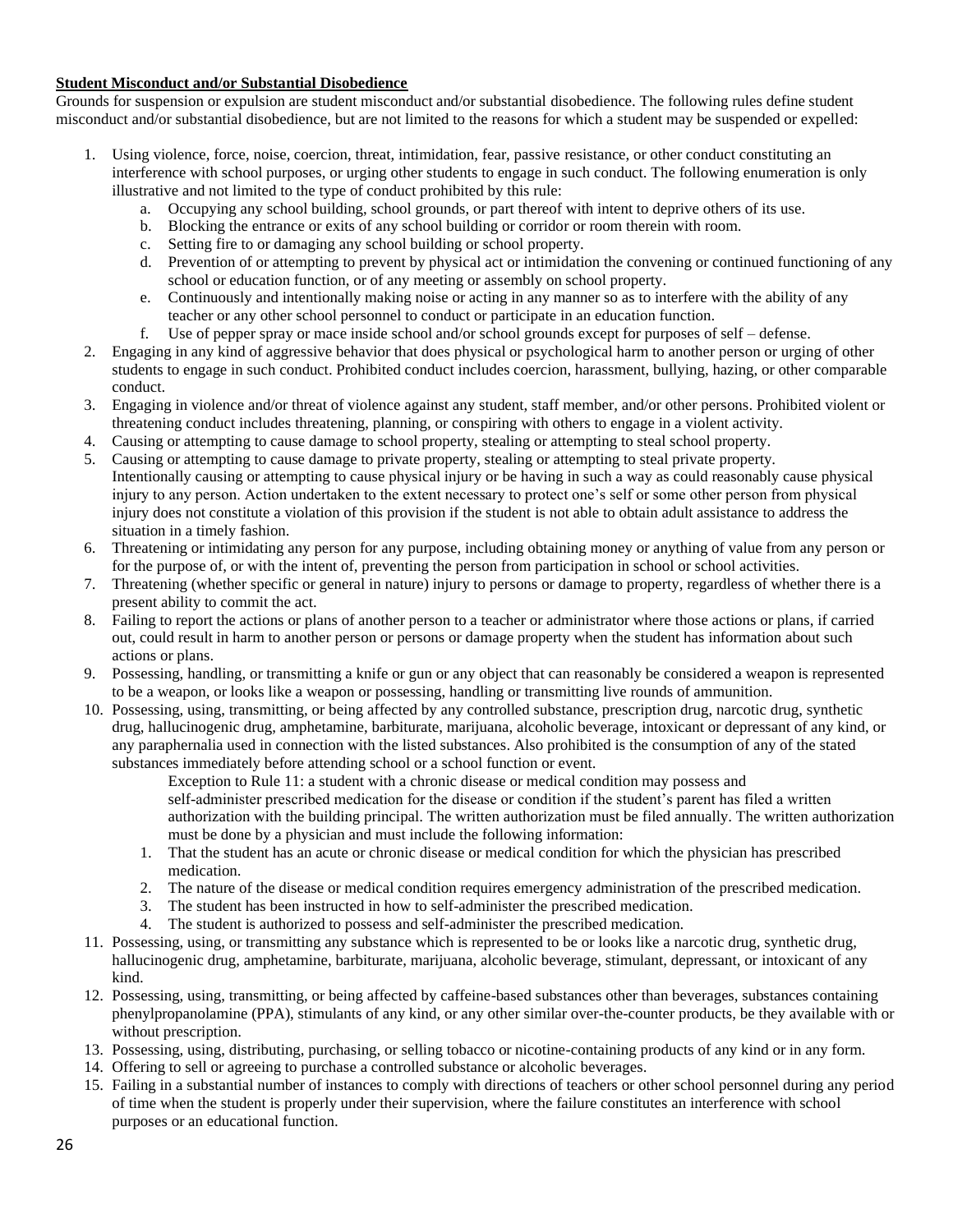- 16. Failing to completely and truthfully respond to questions from a staff member regarding school-related matters including potential violations of the student conduct rules or state or federal law.
- 17. Falsely accusing any person of sexual harassment, or of violating a school rule, and/or a state or federal law.
- 18. Engaging in any activity forbidden by the laws of Indiana that constitutes an interference with school purposes or an educational function.
- 19. Aiding, assisting, agreeing or conspiring with another person to violate these student conduct rules or state or federal law.

20. Engaging in academic dishonesty, including cheating, intentionally plagiarizing, wrongfully giving or receiving help during an academic examination, and wrongfully obtaining test copies or scores.

- 21. Taking, recording, displaying and/or distributing pictures (digital or otherwise), video or audio recordings without the consent of the student or staff member in a situation not related to a school purpose or educational function.
- 22. Possessing sexually-related materials which include images displaying uncovered breasts, genitals, or buttocks.
- 23. Sexual Harassment: Harassment is defined as physical, verbal, or nonverbal conduct directed at another student or any school employee or volunteer that is intimidating, demeaning, hostile, or offensive with an inappropriate focus on sex, sexual history, individual gender-based characteristics, or sexual orientation; unwelcome verbal or physical advances; attempts to subject a person to unwanted sexual attention or to coerce a person into sexual relations; and/or retaliation for refusal to comply with sexual demands. Sexual harassment includes unwelcome (1) sexual advances, (2) requests for sexual favors, or (3) other behavior of a sexual nature where: (A) submission to such conduct is made, either explicitly or implicitly, a term or condition of an individual's employment, academic, academic standing, or participation in a school sponsored program or activity; (B) submission to or rejection of such conduct by an individual is or may be used as the basis for an academic, employment, or other school-related decision affecting that individual; or (C) such conduct unreasonably interferes with an individual's academic and/or work performance, participation in school-sponsored programs or activities, or it creates an intimidating, hostile, or offensive working or educational environment provided by the school.

#### CONSEQUENCES: Parent contact; Loss of school privilege; Detention; In-school alternative program; Suspension (in-school or outof-school); possible arrest; Expulsion.

- 24. "Sexting" or using a cell phone or other personal communication device to possess or send text or email messages containing images reasonably interpreted as indecent or sexual in nature. In addition to taking any disciplinary action, phones will be confiscated and students should be aware that any images suspected to violate criminal laws will be referred to law enforcement authorities.
- 25. Engaging in pranks or other similar activity that could result in harm to another person.
- 26. Using or possessing gunpowder, ammunition, or an inflammable substance.
- 27. Violating any rules that are reasonably necessary in carrying out school purposes or an educational function, including, but not limited to:
	- a. engaging in sexual behavior on school property;
	- b. engaging in sexual harassment of a student or staff member;
	- c. disobedience of administrative authority;
	- d. willful absence or tardiness of students;

e. engaging in speech or conduct, including clothing, jewelry or hair style, that is profane, indecent, lewd, vulgar, or refers to drugs, tobacco, alcohol, sex, weapons or illegal activity;

- f. violation of the school corporation's acceptable use of technology policy or rules;
- g. violation of the school corporation's administration of medication policy or rules;
- h. possessing or using a laser pointer or similar device.
- 28. Using on school grounds during school hours an electronic device, a cellular telephone, or any other telecommunication device, including a look-a-like device, in a situation not related to a school purpose or educational function or using such device to engage in an activity that violates school rules. This rule is not violated when the student has been given clear permission from a school administrator or a designated staff member to possess or use one of the devices listed in this rule.
- 29. Any student conduct rule the school building principal establishes and gives notice of to students and parents.

#### **Gangs**

A gang is defined as any non-school sponsored group, possibly of secret and/or exclusive membership, whose purpose or practices include the commission of illegal acts, violations of school rules, establishment of territory or turf or any actions that threaten the safety or welfare of others.

#### **Possessing a Firearm or a Destructive Device**

- 1. No student shall possess, handle or transmit any firearm or a destructive device on school property.
- 2. The following devices are considered to be a firearm under this rule:
	- Any weapon which will or is designed to or may readily be converted to expel a projectile by the action of an explosive;
	- The frame or receiver of any weapon described above;
	- Any firearm muffler or firearm silencer;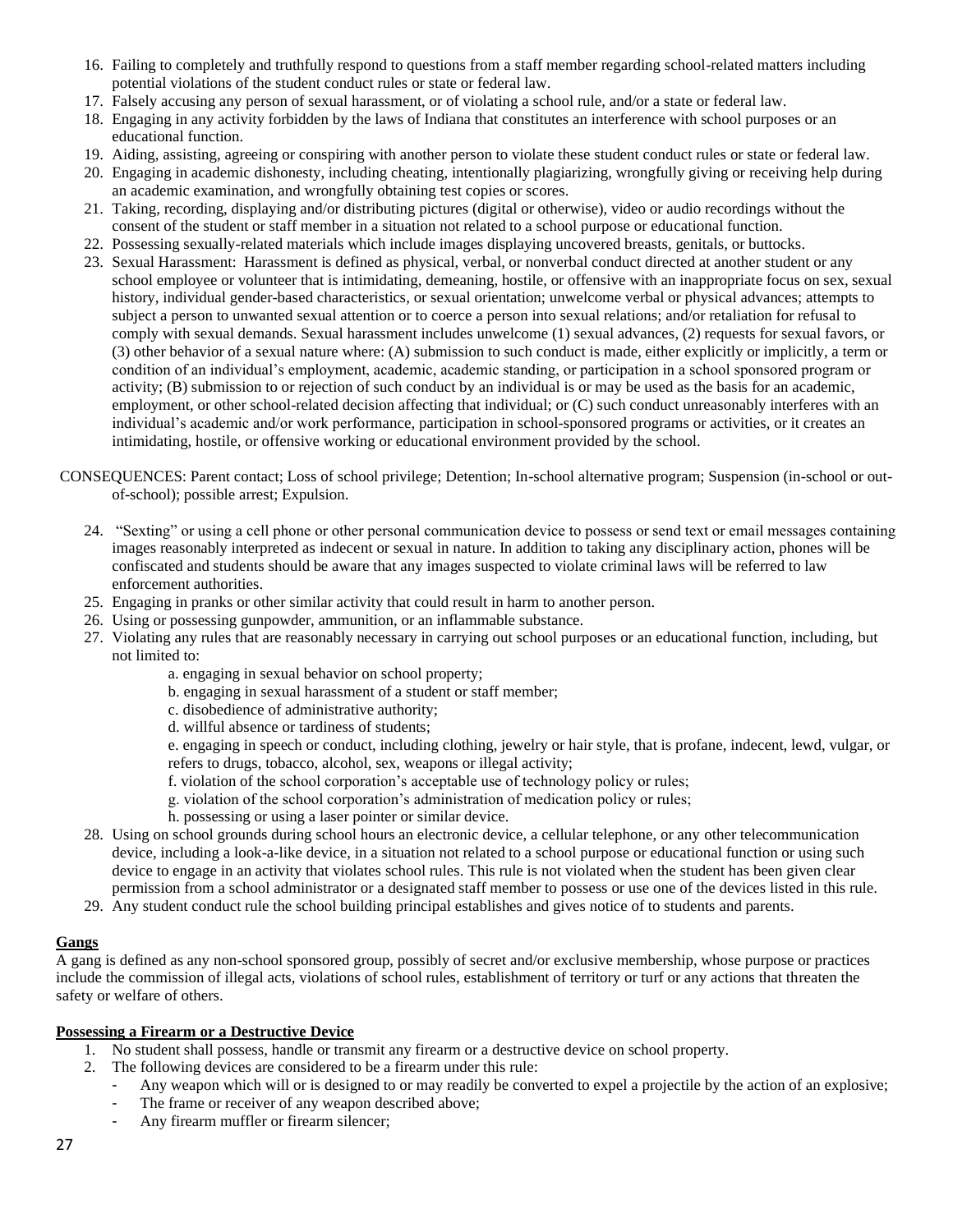- Any destructive device which is an explosive, incendiary, or poison gas bomb, grenade, rocket having a propellant charge of more than four ounces, missile having an explosive or incendiary charge of more than one quarter ounce, mine, or any similar device;
- Any weapon which will, or which may be readily converted to, expel a projectile by the action of an explosive or other propellant, and which has any barrel with a bore of more than one half inch in diameter;
- Any combination of parts either designed or intended for use in converting any device into any destructive device described in the two immediately preceding examples, and from which a destructive device may be readily assembled;
- An antique firearm; or
- a rifle or a shotgun that the owner intends to use solely for sporting, recreational, or cultural purposes.
- 3. For purposes of this rule, a destructive device is:
	- an explosive, incendiary, or overpressure device that is configured as a bomb, a grenade, a rocket with a propellant charge of more than four ounces, a missile having an explosive or incendiary charge of more than one quarter ounce, a mine, a Molotov cocktail or a device that is substantially similar to an item described above,
	- a type of weapon that may be readily converted to expel a projectile by the action of an explosive or other propellant through a barrel that has a bore diameter of more than one half inch, or
	- a combination of parts designed or intended for use in the conversion of a device into a destructive device. A destructive device is NOT a device that although originally designed for use as a weapon, is redesigned for use as a signaling, pyrotechnic, line throwing, safety, or similar device.
- 4. The penalty for possession of a firearm or a destructive device: suspension up to 10 days and expulsion from school for at least one calendar year with the return of the student to be at the beginning of the first semester after the one year period. The superintendent may reduce the length of the expulsion if the circumstances warrant such reduction.
- 5. The superintendent or designee shall immediately notify the appropriate law enforcement agency when a student engages in behavior described in this rule.

#### **Possessing a Deadly Weapon**

- 1. No student shall possess, handle or transmit any deadly weapon on school property.
- 2. The following devices are considered to be deadly weapons for purposes of this rule as defined in I.C. 35-31-2-86:
	- a weapon, Taser or electronic stun weapon, equipment, chemical substance, or other material that in the manner it is used, or could ordinarily be used, or is intended to be used, is readily capable of causing serious bodily injury;
	- an animal readily capable of causing serious bodily injury and used in the commission or attempted commission of a crime; or
	- a biological disease, virus, or organism that is capable of causing serious bodily injury.
- 3. The penalty for possession of a deadly weapon: up to 10 days suspension and expulsion from school for a period of up to one calendar year.
- 4. The superintendent or designee shall immediately notify the appropriate law enforcement agency when a student engages in behavior described in this rule.

#### **Unlawful Activity**

A student may be suspended or expelled for engaging in unlawful activity on or off school grounds if the unlawful activity may reasonably be considered to be an interference with school purposes or an educational function, or the student's removal is necessary to restore order or protect persons on school property. This includes any unlawful activity meeting the above criteria that takes place during weekends, holidays, other school breaks, and the summer period when a student may not be attending classes or other school functions.

#### **Threatening Behavior**

#### **Threats, Bullying and Assaults:**

The Board believes that the physical, mental, emotional and social well-being of our students is a priority. Threats, bullying and assaults will not be tolerated. Students who commit such acts are subject to suspension, expulsion, arrest and/or prosecution.

#### **Definitions:**

**Threats** are statements of intent made either personally, through others, in writing or by use of technology (e.g. internet) to harm students, staff, or school property, including use of weapons or explosive devices.

**Assault** means inflicting injury or attempting to inflict injury on another person when coupled with the apparent present ability to do so. Assault includes attempting to cause physical harm with hands, feet, weapons or explosive devices.

**Battery** is when a student touches, hits, kicks or shoves another student or staff member.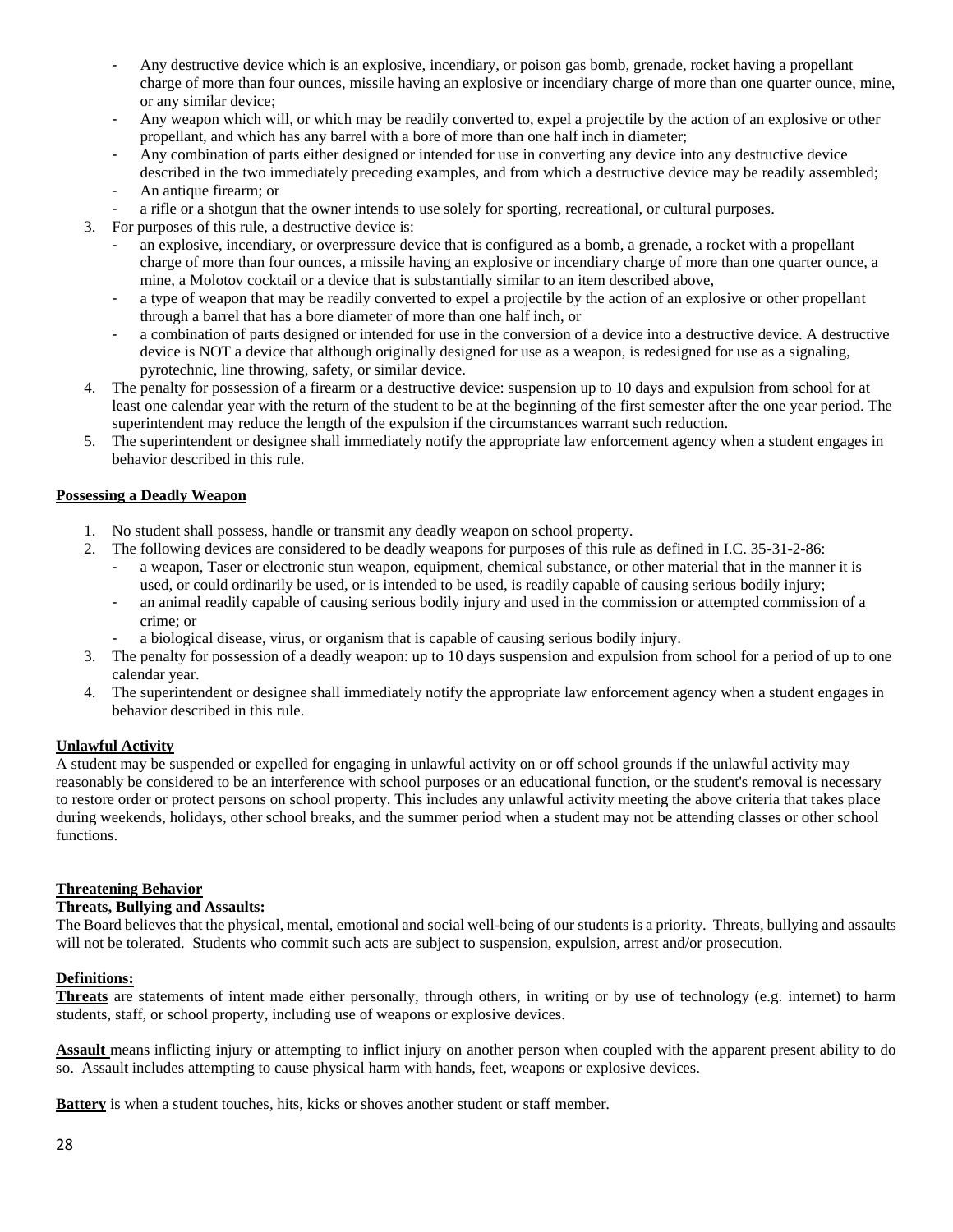**Bullying** means overt, repeated acts or gestures, including (1) verbal or written communications transmitted; (2) physical acts committed; or (3) any other behaviors committed by a student or group of students against another student with intent to harass, ridicule, humiliate or intimidate the other student. This rule applies when the bullying student is: (1) on school grounds before or during school hours, immediately; (2) off school grounds at a school activity, function or event; (3) using property or equipment provided by the school. All students may be required to attend informational sessions on the meaning of bullying and the possible repercussions of partaking in such activity.

**Parent Involvement**: Parents, are expected to be involved with school officials in the process of minimizing bullying as it is defined in this section. Parents should feel free to report suspected acts of bullying to an appropriate school official. In addition, parents of students suspected of bullying will be notified with a phone call or through other appropriate means of correspondence. Conversely, parents and students suspected of being the victim of acts of bullying will also be notified. Parents of students who are disciplined for acts of bullying will be involved in the process as consistent with school policy on procedure.

**Reporting**: All parents and students should report suspected acts of bullying to an appropriate school official. In turn, all staff shall report or refer all suspected acts of bullying to a school administrator.

**Investigation:** Once a report of suspected bullying is received by the designated administrator, an investigation shall follow. The investigation should be facilitated by the administrator or other appropriate school staff. Information relating to the investigation will be gathered using means including but not limited to interview and accumulation of suspected bullying correspondence.

**Intervention**: If a report of suspected bullying is substantiated through and investigation, then the school shall take appropriate disciplinary action as consistent with the school's policy and procedure for discipline. The chosen discipline for a student found to have violated the rules on bullying is subject to school disciplinary such as suspension and expulsion. Also, if the acts of bullying rise to the level of criminal offense, violating students will be referred to the proper authorities and risk arrest and/or prosecution.

Students making threats, either personally, through others, in writing or by use of technology (e.g. Internet), to do physical harm (including use of weapons and explosive devices) to students and/or staff, create psychological threats or threaten to destroy school property in any manner are subject to suspension, expulsion, arrest and/or prosecution. Prior to readmission to school, the Board of Education, or its designee, may require competent and credible evidence, including complete evaluation, from a psychologist or psychiatrist, that the student does not pose a risk of harm to himself or others.

#### **Student Drug Testing (Board Policy 5530.01)**

The administration shall have the authority to require any student to submit to a chemical test of the student's breath or urine if the administration has "reasonable suspicion" (as defined below) that the student is using or is under the influence of alcohol, marijuana or any controlled substance (as defined by Indiana law) while:

- a. On school grounds, immediately before, during and immediately after school hours and at any other time when the school is being used by a school group;
- b. Off school grounds at a school activity, function or event; or
- c. Traveling to or from school or a school activity, function or event.

The administration also has the authority to require any student participating in athletics or other extra-curricular or co-curricular activities and any student issued a parking permit to submit to testing if the administration has reasonable suspicion to believe that the student has violated rules adopted by the school prohibiting such students from using or being under the influence of alcohol, marijuana or any controlled substance.

Reasonable suspicion may arise from the following:

- a. A student's behavior, in conjunction with physical appearance and/or odor indicates the possible use of alcohol, marijuana or any controlled substance.
- b. The student possesses drug paraphernalia, alcohol, marijuana or any controlled substance.
- c. Information communicated to an administrator by a teacher, parent, other adult or a student indicating a student is using, possessing or under the influence of alcohol, marijuana or any controlled substance. (Any such report will be investigated by the administration and will be substantiated by other indicators, if deemed necessary.)

A chemical test of the student's breath and/or urine will be conducted in accordance with the adopted procedures. If any student tests positive, disciplinary action may be taken as outlined by the school's Student Handbook.

Students participating in privileges granted by the school such as parking or extracurricular activities are subject to restriction of those privileges as outlined by the school's Student Handbook and/or the respective athletic and extra-curricular/co-Curricular handbooks/guides.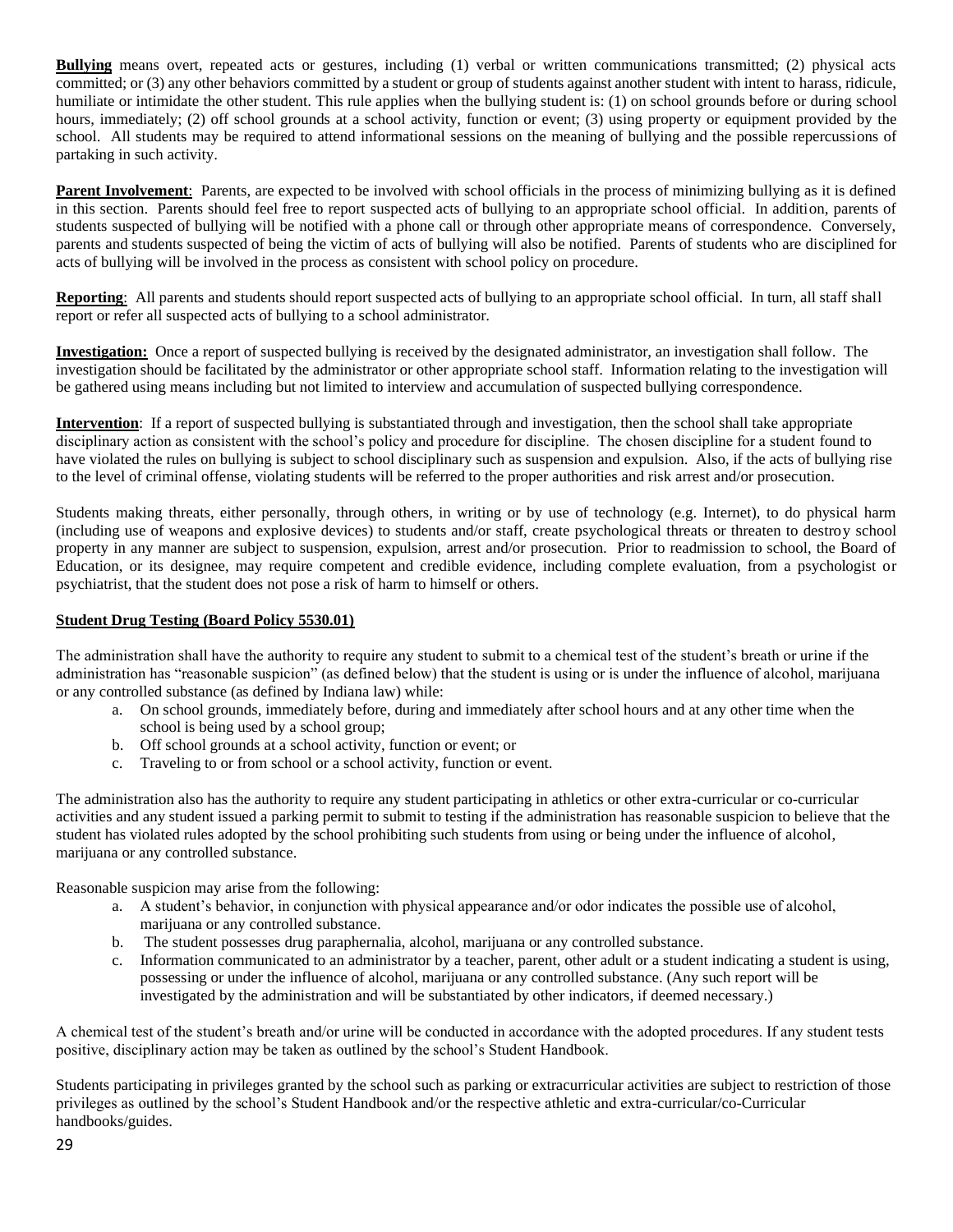A student's refusal to submit to the chemical test will result in the administration's proceeding with the appropriate disciplinary action. If a parent or guardian refuses to allow the test to be administered to their child, the disciplinary action will be taken as if the test were positive.

#### **Drug Deferral Program:**

Students who are found to be in violation of knowingly possessing or transmitting drugs or are under the influence of drugs including alcohol are subject to a 10-day suspension accompanied by a recommendation to the Superintendent for their expulsion from school. For first offense and upon review of the student's disciplinary record and the circumstances of the violation, the principal may at his discretion, recommend to the Superintendent that the student be given the option to enroll in an educational or counseling program of at least 10 hours and complete a drug assessment which includes a laboratory analysis.

With the second and subsequent offenses, the student will be subject to 10 days' suspension accompanied by a recommendation to the Superintendent for his/her expulsion from school.

Re-enrollment after the period of the expulsion requires the presentation of evidence that the student has received the professional intervention to assist with the substance involvement, if specified by a hearing examiner.

#### **LAW ENFORCEMENT AND/OR GOVERNMENTAL AGENCY: INTERVIEWS OF STUDENTS ON SCHOOL PROPERTY (Board Policy 5540)**

As used in this policy, an interview involves situations in which the student is not a suspect of the investigation. If the student is a suspect, then the policy regarding interrogations of students shall apply.

Interviews of students by law enforcement officers or other government agents on school property, without parent notification, will be permitted only if the principal or other designated staff member is present during the interview and one of the following circumstances apply:

- A. The interview is essential to the student's immediate well being or the immediate well being of others; or
- B. Conducting the interview with parent notification will further jeopardize the welfare of the student or others.

If neither of the two above circumstances applies, the student's parent shall be notified of the interview request before an interview is conducted.

Upon consultation with the law enforcement officer or government agent, the principal or other designated staff member need not be present if it is determined that such presence may impair the quality of the interview as, for example, interviews by child protective agencies.

This policy shall not preclude any school administrator or designee (including school safety officers) from conducting interviews regarding issues pertaining to school safety and discipline; or the student's ability to independently initiate a report to a law enforcement officer or government agent while on school grounds.

This policy applies to all students regardless of the age of the student.

#### **SEARCH AND SEIZURE (Board Policy 5771)**

The School Board recognizes its obligation to balance the privacy rights of its students with its responsibility to provide student, faculty, and authorized visitors with a safe, hygienic, and alcohol/drug-free learning environment.

In balancing these competing interests, the Board directs the Superintendent to utilize the following principles:

- A. School Property School facilities such as lockers and desks are school property provided for student use subject to the right of the Superintendent and his/her designee to enter the facility as needed and inspect all items in the facility searched. Students shall not have an expectation of privacy in any facility provided by the school and shall not be permitted to deny entry to a Corporation administrator by the use of a lock or other device.
- B. Student Person and Possession Prior to a search of a student's person and personal items in the student's immediate possession, consent of the student shall be sought by an administrator. If the student does not consent, such a search shall be permitted based only upon the administrator's individualized reasonable suspicion to believe that the search will produce evidence of a violation of a law, school rule, or a condition that endangers the safety or health of the student or others. Searches of the person of a student shall be conducted and witnessed by a person of the same gender as the student and shall be conducted in a private place. A searched student's parent or guardian shall be notified of the search within twenty-four (24) hours.